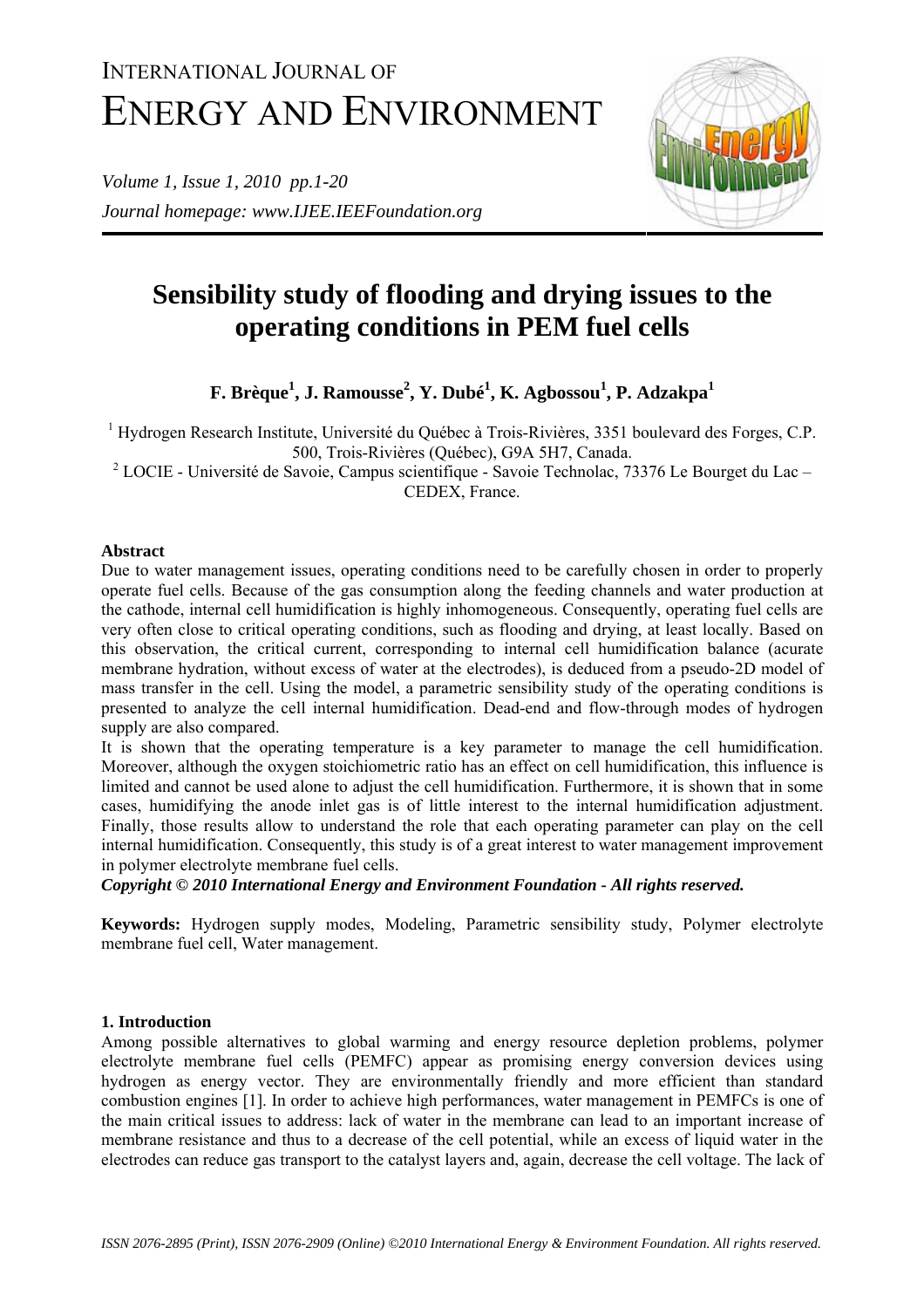humidification (drying) and excess of humidification (flooding) are thus harmful to the performances of the PEMFC [2]. Accurate water content is therefore required in the cell.

In this context, numerical models combined with experimentation can help to understand the mechanisms involved in the cell operation, and thus can lead to water management improvement. The bases of the PEMFC modeling have been set in the early 90's: 1D isothermal and steady state models of PEMFCs were developed [3, 4]. Later, the channel dimension and primary temperature effects were added to the models [5-7] in order to describe the non-homogeneous distribution of the species and temperature in the cell. The main mechanisms driving the cell performances were thus pointed out.

Using models, the main influences of the operating parameters on gaseous species and liquid water distributions were studied [8, 9]. These authors highlighted the decrease of performances caused by liquid water accumulation along the channels. In parallel to those numerical results, experimental studies were also conducted. The effect of the cell internal humidification on the cell voltage was experimentally pointed out [11, 15] and the local water accumulation in a cell was observed using neutron imaging procedure [10, 12]. Finally, all these numerical and experimental studies confirm that liquid water has major effects on fuel cell performances. According to this observation, it is needed to predict the influences of the operating conditions on the internal cell humidification as well as on the cell performances.

In this way, the threshold current density corresponding to the onset of two-phase operating regimes have already been derived thanks to simple analytical expressions [12, 14] or more detailed models [16, 17]. Even though influences of some operating parameters on the internal cell humidification have been analyzed, no comprehensive studies on the effect of all the operating parameters on the cell performances have been presented. Moreover, no information in terms of appropriate operating parameters (acurate membrane hydration without water excess in the electrodes) are given, though such information is the most important aspect when studying water management in fuel cells. Consequently, information given by those models is not sufficient to develop a water management strategy. Moreover, to our knowledge, no comparison between the different modes of hydrogen supply (dead-end or flow-through) has been conducted. Few experimental studies were also conducted on the influence of operating parameters [18] but more numerical work is needed in order to improve water management strategies.

For that purpose, a complete sensibility analysis of the internal humidification is presented in this paper. This study is based on a dynamic pseudo-2D model of mass transfer in a polymer electrolyte membrane fuel cell. This model describes multi-component gas transport in the electrodes and water transport in the membrane. As a result, the effects of operating conditions on liquid water appearance in the cell and on the related cell performances are discussed and analyzed in detail. These operating conditions include relative humidities, temperatures, pressures and stoichiometric ratios at both electrodes, as well as the modes of hydrogen supply (flow-through or dead-end). Hence, for any given operating condition, the critical operating current leading to a well-hydrated membrane without water excess in the electrodes is computed.

Because the model applies for a specific fuel cell, the results are based on given fuel cell features like geometry. Therefore, the critical operating current presented here refers of course to the modeled fuel cell and is not necessarily the same for other fuel cells. However, the method and the tendencies of the results presented are more general. Based on this model, the role that each operating parameters can play in order to manage the internal cell humidification is pointed out. According to these results, a control strategy will next be developed to operate any modeled cell at the best humidification conditions.

# **2. Numerical modeling**

# *2.1 Mathematical problem statement*

The modeled single fuel cell is represented schematically in Figure 1. The input gases, hydrogen at the anode and oxygen at the cathode, flow in channels in the z-direction. Both flows reach the catalyst layers (CL) by transport through the two GDLs (x-direction). There, reactants are consumed and water is produced at the cathode side. The water flowing in the membrane is absorbed on one side and desorbed on the other.

The following transport phenomena are taken into account. First, the motion of the gas molecules can be either by bulk transport, by convection, and/or by diffusion. Second, the gases fed in are not pure, but contain nitrogen (in the air), water and trace concentrations of other gases (CO, nitrogen compounds etc.) whose effects have to be taken into account. Third, the motion of the water molecules inside the membrane is also affected by electro-osmotic drag, which corresponds to the water transport relating to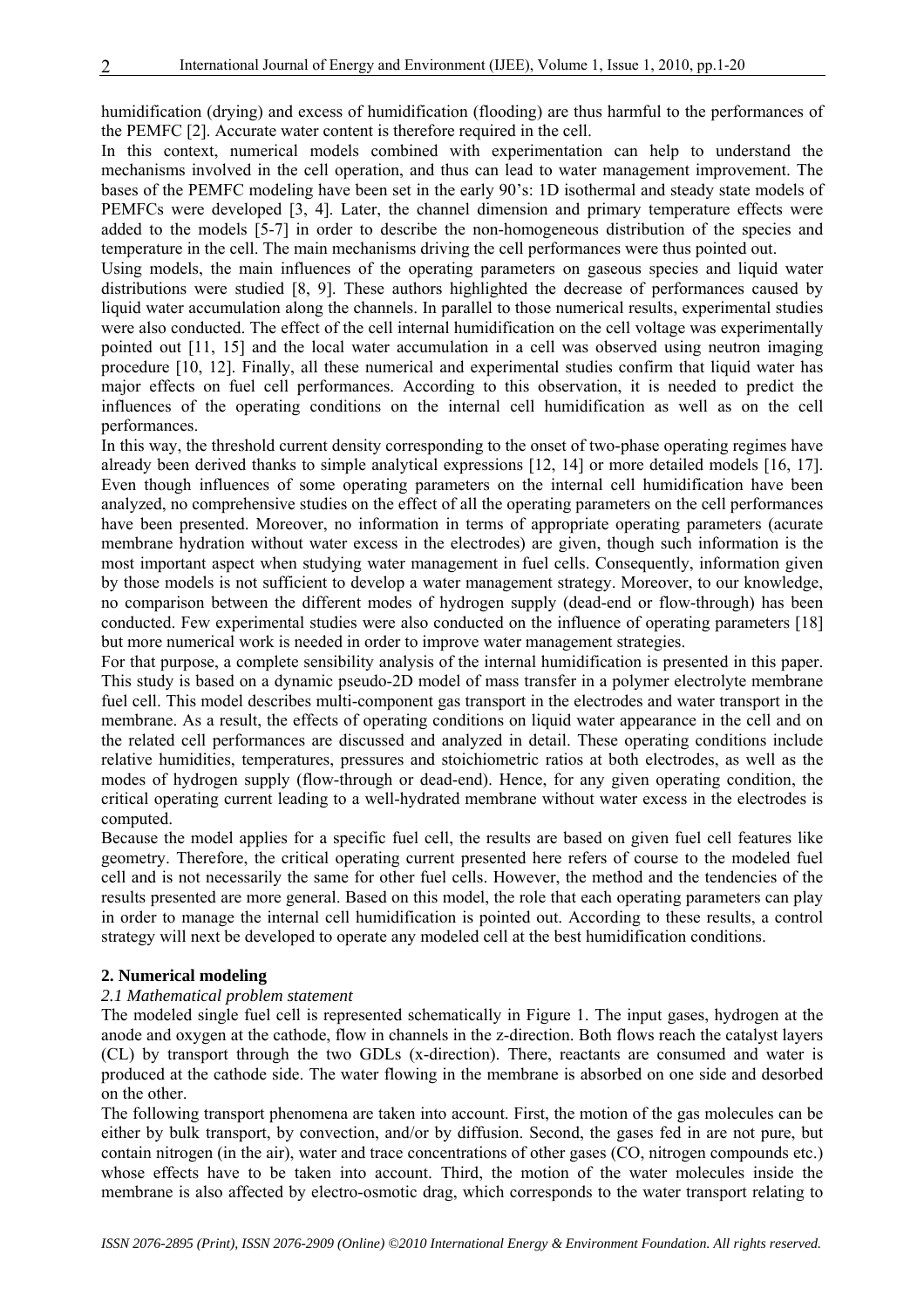the proton transport from the anode to the cathode, and which acts in addition to the usual convection and diffusion. And fourth, from a practical point of view, the hydrogen supply can be either flow-through or dead-end (the air supply is always flow-through).



Figure 1. Schematic of mass transfer phenomena in PEM fuel cells

The main assumptions considered in the model are as follows [19]:

- The model is a pseudo 2D model. The model computes species flow in the channel direction, but current density in the z-direction is assumed constant. Water fluxes at the membrane interfaces are also assumed to be constant in the z-direction.
- The cell temperature remains uniform in the cell [20].
- The total pressures remain uniform in both GDLs [20].
- Species are considered in gas phase only (no liquid water) in the gas channels and in the GDLs. 2-phase water transport in the electrodes will be introduced in future work. The gas phase is treated as an ideal mixture.
- The cathode CL is integrated in the membrane to model water production while the anode CL is assumed to be infinitely thin as explained in [21].
- Gas crossover in the membrane is neglected.

# *2.2 Membrane water transport (x-direction)*

Water transport in the membrane is modeled with the governing equations proposed by Springer et al. [4] and used by Fournier et al. [19]. Water concentration in the membrane and in the cathode CL follows the continuity equation (1).

$$
\frac{\partial C_w}{\partial t} + \frac{\partial N_w}{\partial x} = \begin{cases} 0 & \text{in the membrane} \\ R_w & \text{in the cathode catalyst layer} \end{cases}
$$
 (1)

where  $C_w$  is the water concentration (mol.m<sup>-3</sup>), *t* is time (s),  $N_w$  is the water molar flux (mol.m<sup>2</sup>.s<sup>-1</sup>) and *x* the abscissa (m) and  $R_w$  the molar water production rate (mol.m<sup>-3</sup>.s<sup>-1</sup>).

The water concentration  $C_w$  is related to the water content  $\lambda$  ( $mol_{H_2O}$  / $mol_{SO_3^-}$ ) by equation (2) ( $\lambda$  is the ratio between the water moles and the sulfate sites moles in the membrane):

$$
\lambda = \frac{EW}{\rho_m} C_w \tag{2}
$$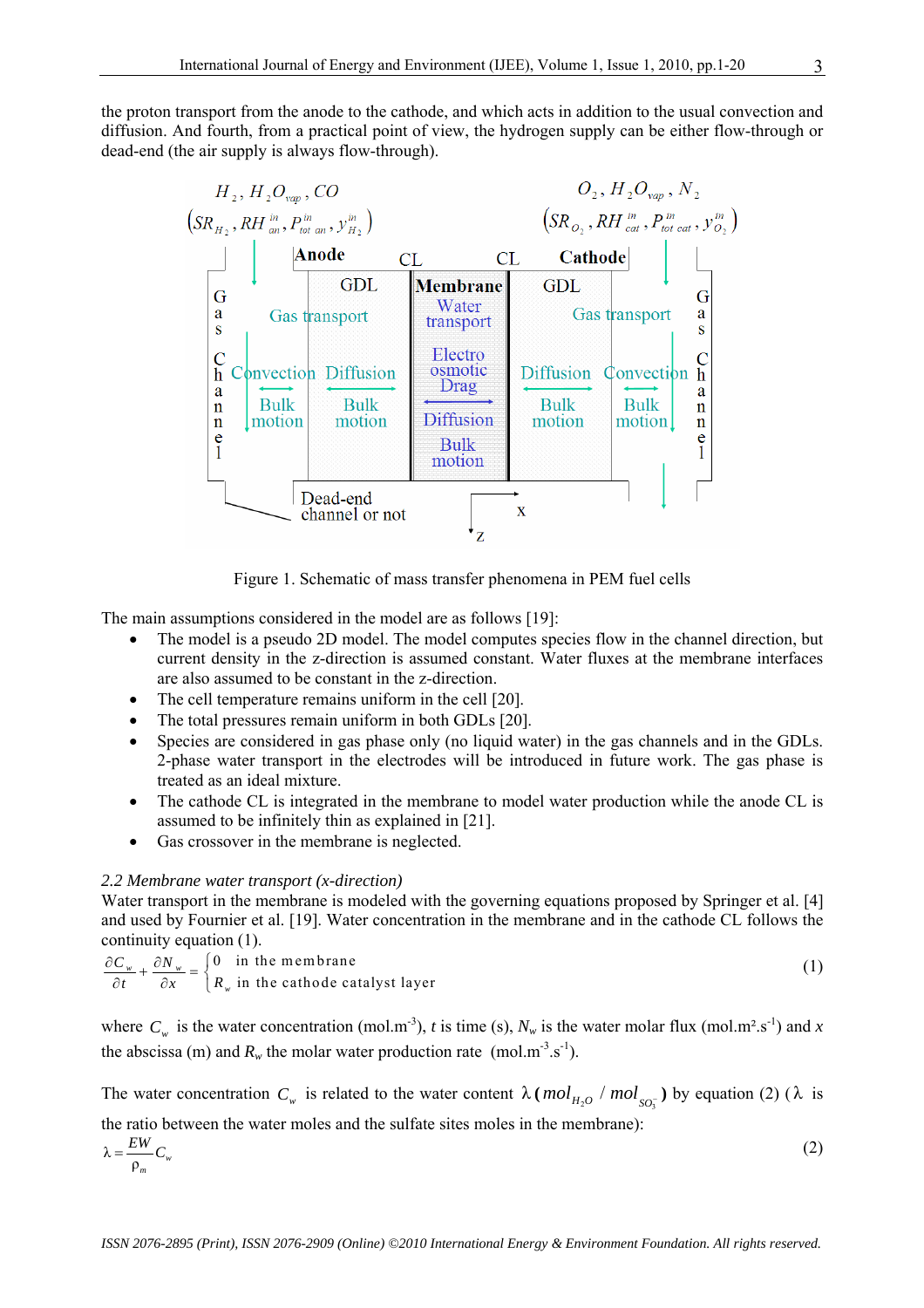where *EW* and  $\rho_m$  are respectively the equivalent weight of the membrane ( $kg \cdot mol_{SO_3^-}^{-1}$ ) and the density of the dry membrane  $(kg \cdot m^{-3})$ .

The molar water production rate (assumed uniform in the CL thickness) in the catalyst layer  $R_{w}$  is given according to Faraday's law:

$$
R_{w} = \frac{i}{2L^{\text{int}}F}
$$
 (3)

where *i* is the current density (A⋅m<sup>-2</sup>),  $L^{int}$  is the cathode catalyst layer thickness (m) and *F* is the Faraday's constant  $(F=96485 \text{ C.mol}^{-1})$ 

Water transport across the membrane is driven by three phenomena: diffusion [4], electro-osmotic drag [4] and bulk motion [22]. Therefore the water flux across the membrane  $N_w$  is given by equation (4):

$$
N_w = -D_w \frac{\partial C_w}{\partial x} + \eta_d \frac{i}{F} + C_w v \tag{4}
$$

where  $D_w$  is the water diffusivity in the membrane  $(m^2 \cdot s^{-1})$ ,  $\eta_d$  is the electro-osmotic drag coefficient (-) and  $v$  is the total velocity  $(m.s^{-1})$ .

In equation (4), the first term describes the diffusion in which  $D_{w}$  the water diffusivity in the membrane, is based on [4]:

$$
D_w = D_\lambda \exp\left[2416\left(\frac{1}{303} - \frac{1}{T_{op}}\right)\right]
$$
 (5)

where  $T_{op}$  is the cell operating temperature (K) and  $D_\lambda$  (m<sup>2</sup>·s<sup>-1</sup>) depends on  $\lambda$  as follow:

$$
D_{\lambda} = \begin{cases} 1.03125 \times 10^{-11} \lambda & \text{if } \lambda \le 3 \\ 1.744 \times 10^{-11} \lambda - 2.14 \times 10^{-11} & \text{if } 3 < \lambda \le 6 \\ 5.766 \times 10^{-12} \lambda + 4.8656 \times 10^{-11} & \text{if } \lambda > 6 \end{cases}
$$
(6)

The second term in equation (4) is the electro-osmotic drag and is proportional to the current density with a water content dependant coefficient [4]:

$$
\eta_d = \frac{2.5}{22} \lambda \tag{7}
$$

The last term in equation (4) refers to the bulk motion, usually called convection. The velocity  $\nu$  is computed via Darcy's law with a linearity assumption on the total pressure in the membrane:

$$
v = -\frac{K}{\mu} \frac{\partial P}{\partial x} = \frac{K}{\mu} \left( \frac{P_{an} - P_{cat}}{L_m} \right)
$$
(8)

where *K* is the membrane permeability  $(m^2)$ ,  $\mu$  is the water viscosity  $(kg \cdot m^{-1} s^{-1})$ , *P* is the pressure (Pa) denoted  $P_{an}$  at the anode and  $P_{cath}$  at the cathode, and  $L_m$  is the membrane thickness (m).

The boundary conditions for (1) are the water content at both membrane/GDL interfaces. These water contents are computed from the water pressure at the membrane/GDL interface via the sorption isotherm [4]. The sorption isotherm represents the balance between the water activity *A* (-) in the gas and the membrane water content  $\lambda$  at the membrane/GDL interface:

 $\lambda = 0.043 + 17.81 \text{ A} - 39.85 \text{ A}^2 + 36.0 \text{ A}^3$  for  $0 < A \le 1$  (9)

where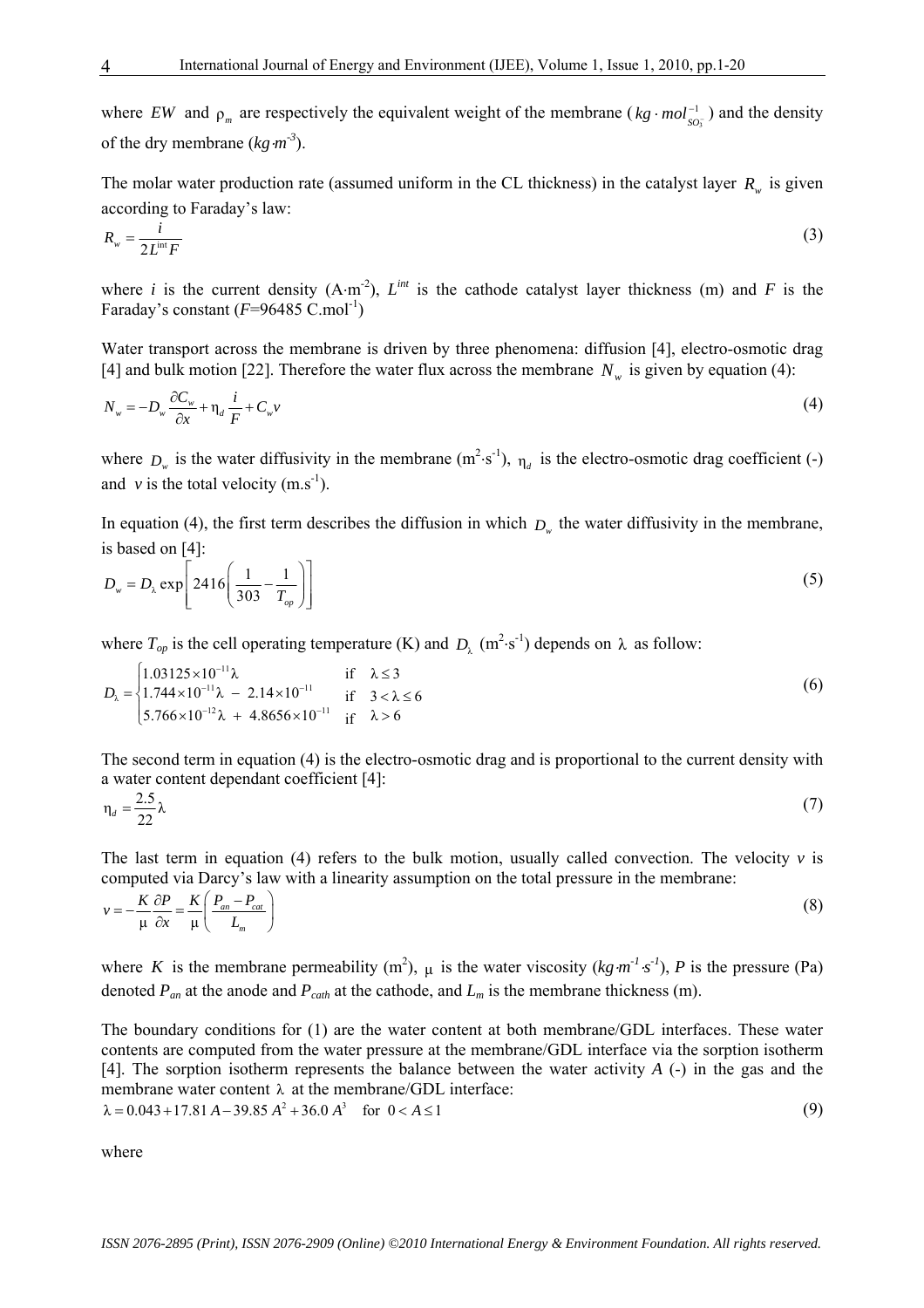$$
A = \frac{P_{w}^{\text{int}}}{P_{sat}\left(T_{op}\right)}\tag{10}
$$

with  $P_w^{\text{int}}$  is the water pressure at the membrane/cathode interface (Pa) and  $P_{sat}$  the vapor saturation pressure (Pa) is given by (11) in [4]:

$$
\log_{10} \frac{P_{\text{sat}}}{P_0} = 1.4454 \times 10^{-7} \left( T_{op} - 273.15 \right)^3 - 9.1837 \times 10^{-5} \left( T_{op} - 273.15 \right)^2 + 0.02953 \left( T_{op} - 273.15 \right) - 2.1794 \tag{11}
$$

where  $P_0$  is the reference pressure (1 atm).

#### *2.3 GDL transport model (x-direction)*

Gaseous species involved are respectively  $H_2$ ,  $H_2O_{vap}$  and *CO* at the anode and  $O_2$ ,  $H_2O_{vap}$  and  $N_2$  at the cathode. Their distribution in the GDLs are computed with the species conservation [13] in a onephase flow:

$$
\frac{\partial}{\partial t} \left( \frac{P_{tot}}{RT_{op}} \varepsilon y_i \right) + \frac{\partial}{\partial x} \left( y_i N_{tot} \right) = -\frac{\partial}{\partial x} \left( -\frac{P_{tot}}{RT_{op}} D_{im}^{eff} \frac{\partial}{\partial x} (y_i) \right)
$$
(12)

where *R* is the universal gas constant  $(R=8.314 \text{ J} \cdot \text{mol}^{-1} \cdot \text{K}^{-1})$ ,  $\varepsilon$  is the GDL porosity (-) and  $y_i$  the molar fraction of species  $i$  (-) defined by  $(13)$ :

$$
y_i = \frac{P_i}{P_{tot}} \tag{13}
$$

The term  $y_i N_{tot}$ , where  $N_{tot} = \sum_i N_i$ , refers to the bulk motion. The right part of equation (12) corresponds to the diffusion. The effective gas diffusivity of species *i* in the mixture *m*  $D_{im}^{eff}$  (m<sup>2</sup>·s<sup>-1</sup>) is given by:

$$
D_{im}^{eff} = \frac{P_j D_{ij}^{eff} + P_k D_{ik}^{eff}}{P_j + P_k} \tag{14}
$$

where *j* and *k* are the two other species of the gas mixture. Effective diffusivity refers to the diffusivity in a porous medium. In the case of a random fibrous porous medium, Nam and Kaviany [23] derived the effective diffusivity as follow.

$$
D_{ij}^{\text{eff}} = D_{ij} \varepsilon \left( \frac{\varepsilon - \varepsilon_p}{1 - \varepsilon_p} \right)^{\alpha} \tag{15}
$$

where  $\varepsilon_p = 0.11$  and  $\alpha = 0.785$ .

The binary gas diffusivity of the species *i* within  $j_{D_{ii}}$  is computed similarly as proposed by Bird et al. [24].

Fluxes at the membrane/GDL interfaces are boundary conditions for (12). Except for water, these fluxes are computed according to Faraday's law:

$$
N_{H_2} = \frac{i}{2F}, N_{O_2} = -\frac{i}{4F}, N_{N_2} = N_{CO} = 0
$$
\n(16)

 $N_{H_2O}$  is given as an output of the membrane sub-module.

The other boundary conditions for equation (12) are the molar fractions at the GDL/gas channel interface  $y_i^{GDL/ch}$ . They are computed according to equation (17):

$$
N_{i} = -h_{m} \frac{P_{tot}}{RT_{op}} \left( y_{i}^{ch} - y_{i}^{GDL-ch} \right) + y_{i} N_{tot}
$$
 (17)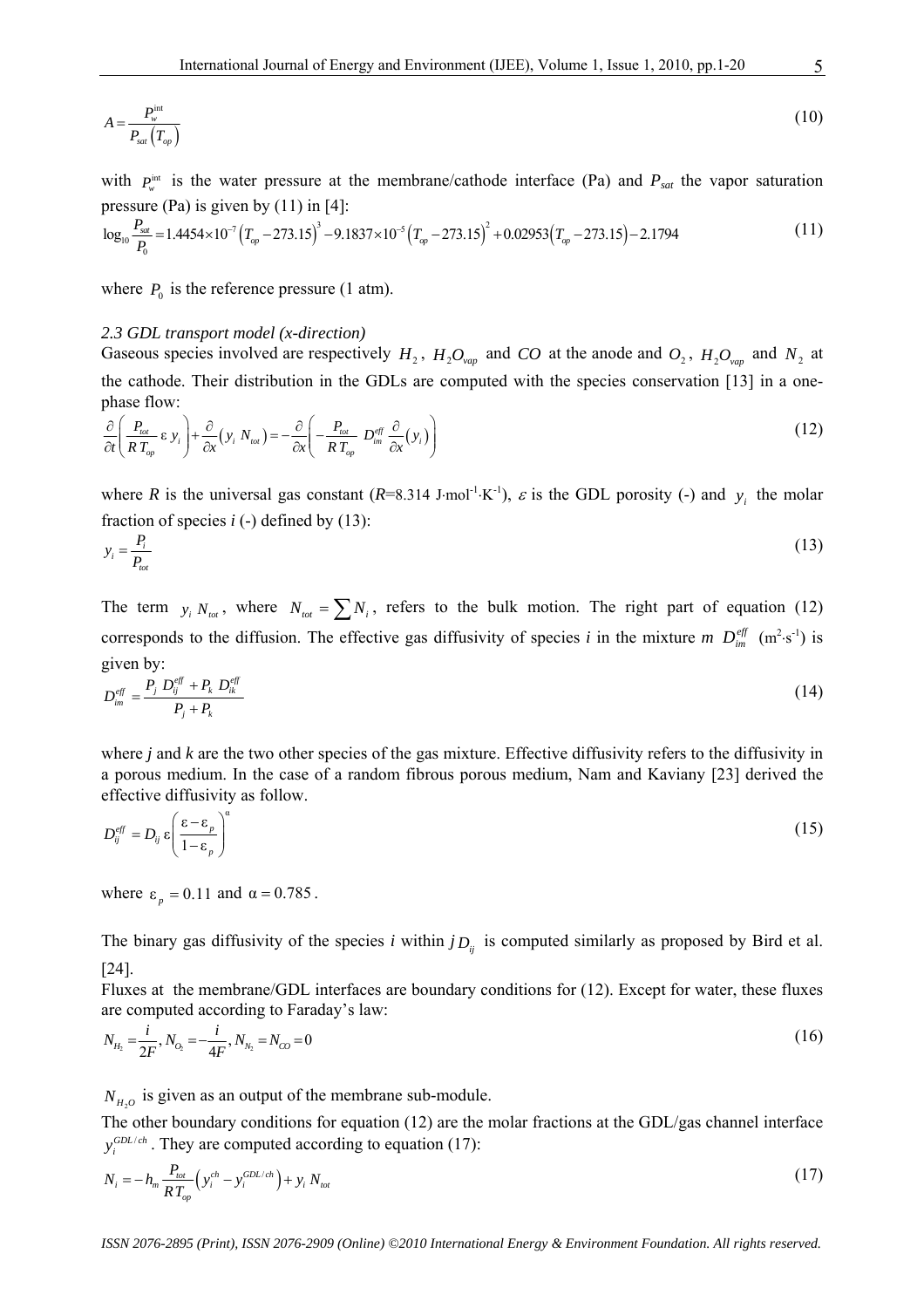where  $h_m$  is the mass transfer convection coefficient (m⋅s<sup>-1</sup>) which is fixed using the Sherwood number [25].

This equation expresses, in steady state, the mass transport between the bulk molar fraction in the channel  $y_i^{ch}$  and the molar fraction at the GDL/channel interfaces. The last term in equation (17) corresponds to the bulk motion of the mixture. The molar fraction  $y_i$  is either  $y_i^{CDL/ch}$  or  $y_i^{ch}$  depending on the direction of the bulk motion.

# *2.4 Channel transport model (z-direction)*

Whereas air is supplied in flow-through mode only, hydrogen can be supplied in flow-through mode or in dead-end mode. To describe gas transport in each mode, two models are developed.

#### *2.4.1 Flow-through mode*

For each species, the molar balance for a slice ∂*z* in the channel is derived as:

$$
\frac{\partial Q_i}{\partial z} = N_i \frac{A_m}{L_{ch}} \tag{18}
$$

where the molar flux in the x-direction  $N_i$  is assumed to be uniform along the z-direction. The molar flows in the z-direction  $Q_i$  (mol⋅s<sup>-1</sup>) are as follow:

$$
Q_i = \frac{P_i^{ch}}{RT_{op}} v_{tot} A_{ch}
$$
 (19)

In (19), the velocity of the total gas mixture in the channel  $v_{tot}$  (m.s<sup>-1</sup>) is computed in each slice using the relationship (20).

$$
Q_{tot} = \frac{P_{tot}}{RT_{op}} v_{tot} A_{ch}
$$
 (20)

where  $A_{ch}$  is the channel area (m<sup>2</sup>) and  $P_{tot}$  the total pressure in the slice  $\partial z$ , based on the total pressure drop in the channel. The total pressure drop is given by equation (21) [26]:  $\Delta P_{tot} = k_1 Q_{tot} - k_2$  (21)

where  $Q_{tot}$  is the total molar flow (mol⋅s<sup>-1</sup>); the constants  $k_1$  and  $k_2$  are determined experimentally:  $k_1 = 4.09 \times 10^{-3}$  atm ·  $s \cdot mol^{-1}$  and  $k_2 = 6.75 \times 10^{-4}$  atm. The decreasing total pressure along the channel direction is then assumed to be linear.

Using (18) to (21), the profiles of the partial pressures in the gas channel  $P_i^{ch}$  are computed along the zdirection.

#### *2.4.2 Dead-end mode*

In addition to the previous approach corresponding to flow-through mode, hydrogen can be supplied in dead-end mode. In this mode, no pressure variation is assumed along the channel (z-direction). However, gas species accumulation (transient regime) is taken into account using the following molar balance in the anode channel volume:

$$
V_{ch} \frac{P_{tot}}{RT_{op}} \frac{\partial y_i}{\partial t} = Q_i^{in} - N_i A_m
$$
 (22)

where  $V_{ch}$  is the channel volume  $(m^3)$ . In both flow-through and dead-end modes, the boundary conditions of the channel transport model are the fluxes exchanged between the channel and the GDLs as well as the channel inlet conditions ( $SR^m, RH^m, P^m_{tot}, y^m$ ) which give  $Q_i^m$  and  $y_i^m$ .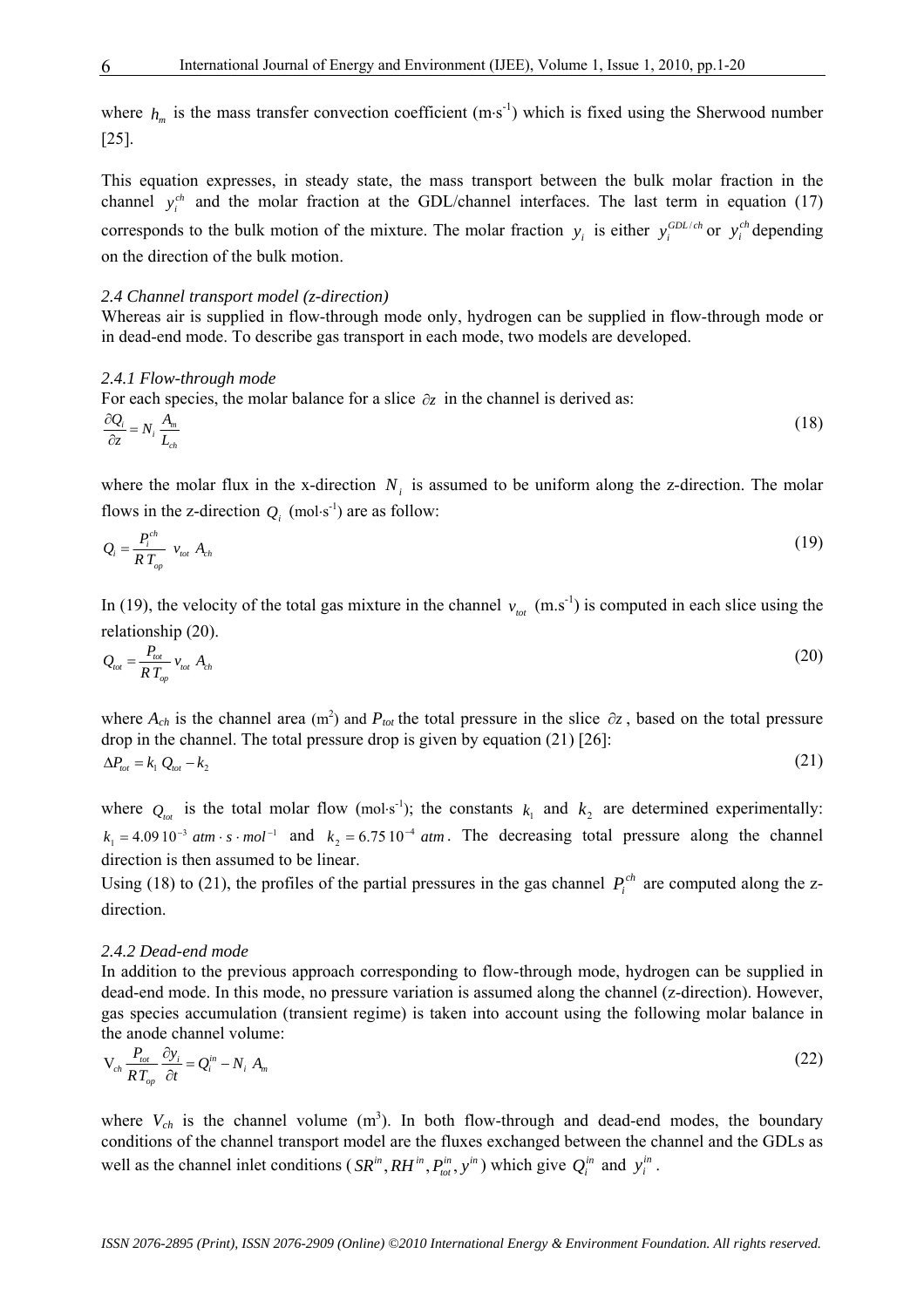# *2.5 Simulation conditions*

The coupled equations described above are solved numerically by a finite difference method with implicit scheme and coded in C programming language. The model is run in the Matlab-Simulink environment to solve the algebraic loops. For all the results shown hereafter, in addition to the individual parameters analyzed in each paragraph, the reference operating conditions used are given in Table 1. Relevant parameters describing the modeled fuel cell are listed in Table 2.

| Parameter                       | Symbol                                 | Units | H <sub>2</sub><br>Value<br>1n | Value in $H_2$ flow- |  |  |  |
|---------------------------------|----------------------------------------|-------|-------------------------------|----------------------|--|--|--|
|                                 |                                        |       | dead-end mode                 | through mode         |  |  |  |
| Anode inlet gas pressure        | $P^{in}$<br>an                         | kPa   | 101.325                       | 101.325              |  |  |  |
| Cathode inlet gas pressure      | $P_{cat}^{in}$                         | kPa   | 101.325                       | 101.325              |  |  |  |
| Anode inlet relative humidity   | $RH^{\text{in}}_{\text{an}}$<br>$\sum$ |       | $\theta$                      | 0.5                  |  |  |  |
| Cathode inlet relative humidity | $RH^{\text{in}}_{\text{cat}}$          |       | 0.5                           | 0.5                  |  |  |  |
| Hydrogen stoichiometric ratio   | $SR_{H_2}$                             |       | 1                             | 2                    |  |  |  |
| Oxygen stoichiometric ratio     | SR <sub>O</sub>                        |       | 2                             | 2                    |  |  |  |
| Hydrogen inlet moalr fraction   | $y_{H_2}^{in}$                         |       | 1                             |                      |  |  |  |
| Oxygen inlet moalr fraction     | $y_{O_2}^{in}$                         | -     | 0.21                          | 0.21                 |  |  |  |
| Cell operating temperature      | $T_{op}$                               | K     | 333.15                        | 333.15               |  |  |  |

#### Table 1. Reference operating conditions

#### Table 2. Model parameters

| Parameter                                                                                                   | Symbol                           | Units                                 | Value              |
|-------------------------------------------------------------------------------------------------------------|----------------------------------|---------------------------------------|--------------------|
| Membrane active area                                                                                        | $A_{m}$                          | m <sup>2</sup>                        | $78 \; 10^{-4}$    |
| Membrane thickness                                                                                          | $L_m$                            | $\mathfrak{m}$                        | 37 10-6            |
| <b>GDL</b> thickness                                                                                        | $L_{GDL}$                        | $\boldsymbol{m}$                      | 280 10-6           |
| GDL porosity                                                                                                | $\mathcal E$                     |                                       | 0.5                |
| Anode channels cross section area                                                                           | $A_{ch,an}$                      | m <sup>2</sup>                        | $1.4~10^{-6}$      |
| Cathode channels cross section area                                                                         | $A_{ch,cat}$                     | m <sup>2</sup>                        | $1.344\ 10^{-6}$   |
| Anode channels length                                                                                       | $L_{ch,an}$                      | $\mathfrak{m}$                        | 1.158              |
| Molecular weight of dry membrane                                                                            | EW                               |                                       | 0.9                |
| Density of dry membrane                                                                                     | $\rho_{\scriptscriptstyle m}^{}$ | $kg.mol_{SO_3^-}^{-1}$<br>$kg.m^{-3}$ | 2800               |
| Membrane permeability                                                                                       | K                                | m <sup>2</sup>                        | $1.58 \; 10^{-18}$ |
| Water viscosity                                                                                             | $\mu$                            | $kg.m^{-1}.s^{-1}$                    | $4.7110^{-4}$      |
| Mass transfer coefficient between                                                                           | $h_{\scriptscriptstyle m,an}$    | $m.s^{-1}$                            | 1.2                |
| GDL and gas channel in the anode<br>Mass transfer coefficient between<br>GDL and gas channel in the cathode | $h_{\scriptscriptstyle m,cat}$   | $m.s^{-1}$                            | 0.09               |

# **3. Results and discussion**

#### *3.1 Liquid water appearance and critical current*

Since the most critical constraint on power cell operation comes from the presence of water, the conditions under which liquid water appears in the cell were investigated. This section presents these results and shows how to relate liquid water appearance to ideal operating conditions.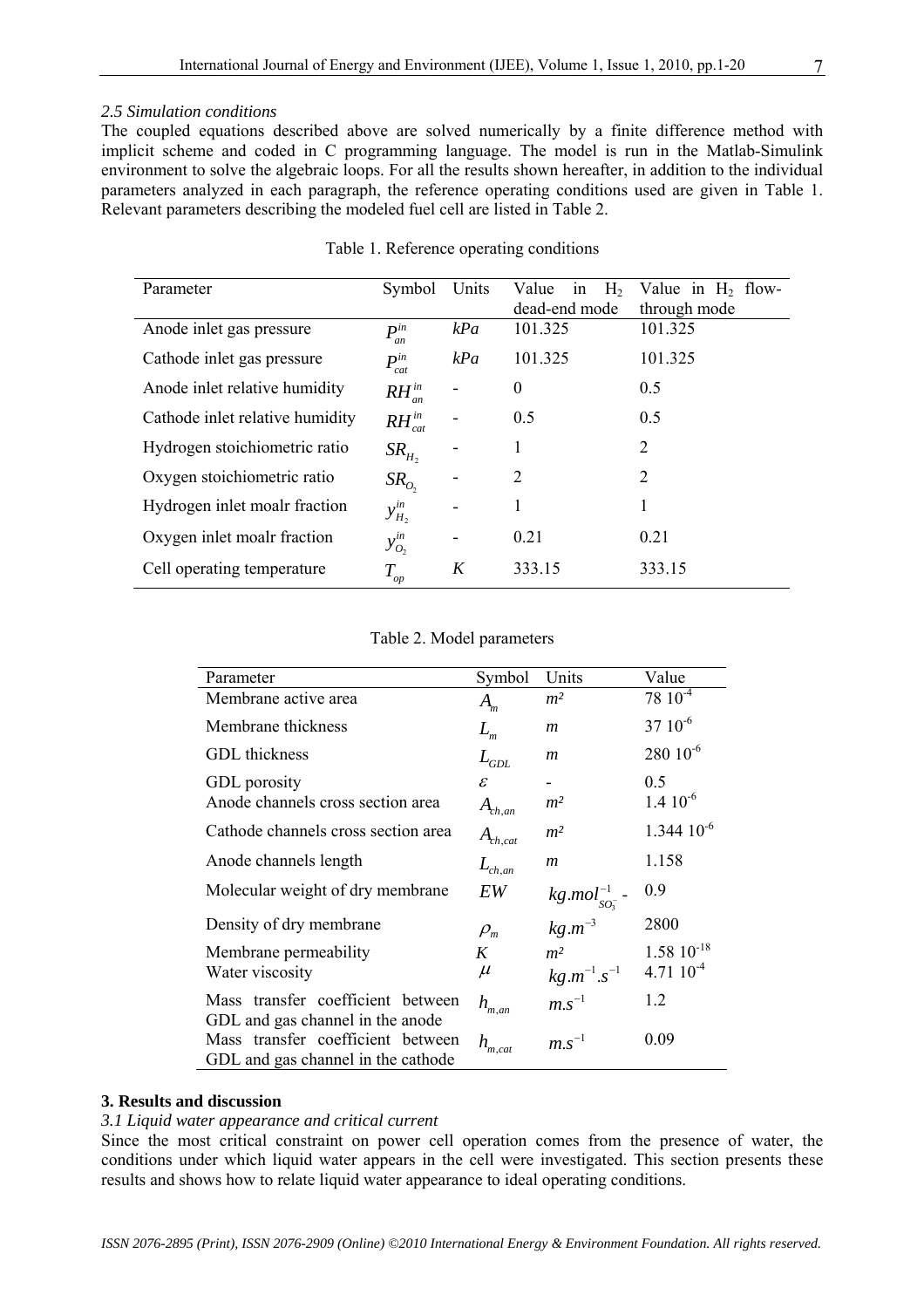#### *3.1.1 Liquid water appearance locations in the literature*

Existing models described in the literature implicitly consider different locations in the cell to study the appearance of liquid water. In order to open the discussion on those locations, a schematic trend of the water vapor pressure at the cathode is presented in Figure 2. This discussion is focused on the cathode because this electrode contains much more water than the anode [10] due to the water production at the cathode and to the electro-osmotic drag always oriented from the anode to the cathode.



Figure 2. (a) Cathode geometrical scheme and, (b) schematic progression of the vapor pressure at the cathode

The channel inlet gas is at point A with a given vapor partial pressure. By progressing through the channel to the outlet point B, water vapor content in the gas increases due to water production at the cathode. In addition, the water content increases from the channel to the catalyst layer because of the diffusion gradient.

To find out the conditions which lead to the appearance of liquid water, a first approach is to look at the gas flow in the cathode channel [11]. The outlet water vapor partial pressure in the gas can be computed via a mass balance between the inlet and outlet vapor pressures in the channel. The difference between the inlet and the outlet water vapor pressure is here due to the flux in the x-direction (mainly related to the water production). Based on this computation, the necessary conditions for liquid water appearance are obtained. The analysis implicitly focuses on point B because only the progression along the channel is taken into account.

Karnik et al. [27] deal with liquid water appearance using a two-lumped-volumes approach – corresponding to the two electrode volumes – to model the cell. In those two volumes, bulk conditions are computed through mass balance. Accordingly, assuming linear progression through the channel, the bulk conditions in both volumes correspond to the conditions at the center of the cell along the cell channel. Hence, with this kind of model, it is point E which is implicitly considered for the liquid water appearance analysis.

In both of the above approaches, water distribution in the cell x-thickness is neglected. But 1D models along the cell thickness are sometimes used to determine liquid water appearance in the cell [14]. In this type of model, the channel inlet conditions are assumed to be the boundary conditions. Point D is therefore implicitly considered for the liquid water appearance. Indeed, in this case, it is assumed that the water concentration gradient along the gas channel is negligible (high stoichiometric ratio).

Finally, the first droplet of liquid water in the whole cell would obviously appear at point C, in the catalyst layer and close to the channel outlet where the vapor pressure is the highest [17]. Wang et al. [13] established the boundary between one-phase and two-phase flows through a 2D model by computing the liquid water appearance at this point C.

This overview highlights the different locations when dealing with liquid water appearance in the cell. The models used are often too simple to allow a complete analysis of operating parameters. Moreover, in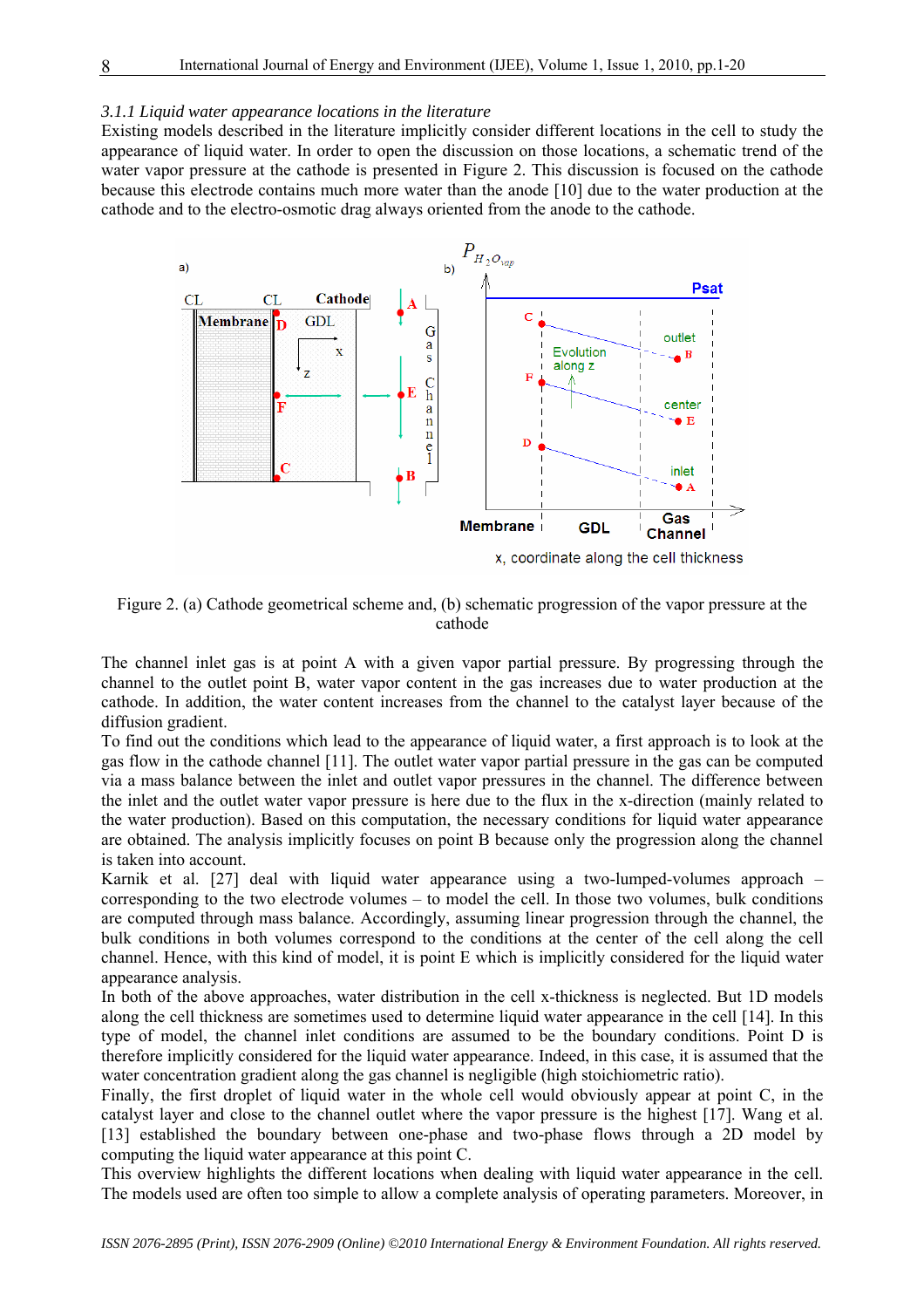these studies, no results are analyzed in term of internal water cell management leading to acurate membrane hydration without excess water in the electrodes. The present model allows to analyze liquid water appearance in any location throughout the cell. Thus, the two next sections (sections 3.1.2 and 3.1.3) focus on finding a pertinent location allowing to interpret the appearance of liquid water in terms of an ideal operating point.

#### *3.1.2 Onset of two-phase regime in the electrodes*

As mentioned in section 3.1.1, water first appears at the catalyst layer close to the channel's outlet (point C in Figure 2). The present model therefore computes the threshold current density corresponding to the first appearance of liquid water at point C for different oxygen stoichiometric ratios  $SR<sub>0</sub>$  and temperatures  $T_{\alpha}$  (Figure 3). Water production is obviously directly related to the current density: the higher the current, the more water has to be removed from the cell. As long as the vapor pressure is below the saturation pressure, water is present in the gaseous phase only. On the other hand, when the saturation pressure is reached, water condenses in the cell and both phases are present. It therefore exists a threshold current which triggers the development of two-phase flows [13].



Figure 3. Threshold current for the first liquid droplet appearance in the cell

Figure 3 shows how the threshold current increases versus the oxygen stoichiometric ratio, for three operating cell temperatures  $(T_{op})$ . The results show a strong dependence of this threshold current on temperature because of the strong dependence of the saturation pressure on temperature (as described in equation (11)). Similar results were obtained in [13] and [11]. With the help of Figure 3, for a given current and temperature, the minimum stoichiometric ratio necessary to avoid liquid water in the whole cell can be known. For example, in order to keep the cell without liquid water at 60°C and for intermediate currents (around  $0.5$  A.cm<sup>-2</sup>), it is sufficient to hold the oxygen stoichiometric ratio at a minimum of 5. For high currents (around  $1 \text{ A.cm}^2$ ), the stoichiometric ratio has to be increased up to 10 in order to avoid water condensation. This threshold stoichiometric ratio is also strongly temperature dependent: for 55°C, the ratio increases up to 17, whereas for 65°C, a ratio of 5 is enough (still at high currents).

This analysis leads to the conclusion that, in general cases where the oxygen stoichiometric ratio is between 2 and 3, liquid water will exist in the cell for intermediate and high currents. However, the presence of liquid water is not intrinsically damageable to the cell. Flooding, where the liquid water produces dramatic voltage degradation, appears only once there is a certain amount of liquid water in the cell, and not just as soon as the first droplet appears [12]. In addition, reasonable amounts of liquid water can have good effects on the cell voltage by decreasing the membrane resistance [15]. Therefore, the first appearance of water droplets at the catalyst layer close to the channel outlet (point C on Figure 2) does not correspond to a critical operating point. Hence, as it will be explained in the next section, it is desirable to analyzed other locations in order to signal the threshold for liquid water appearance.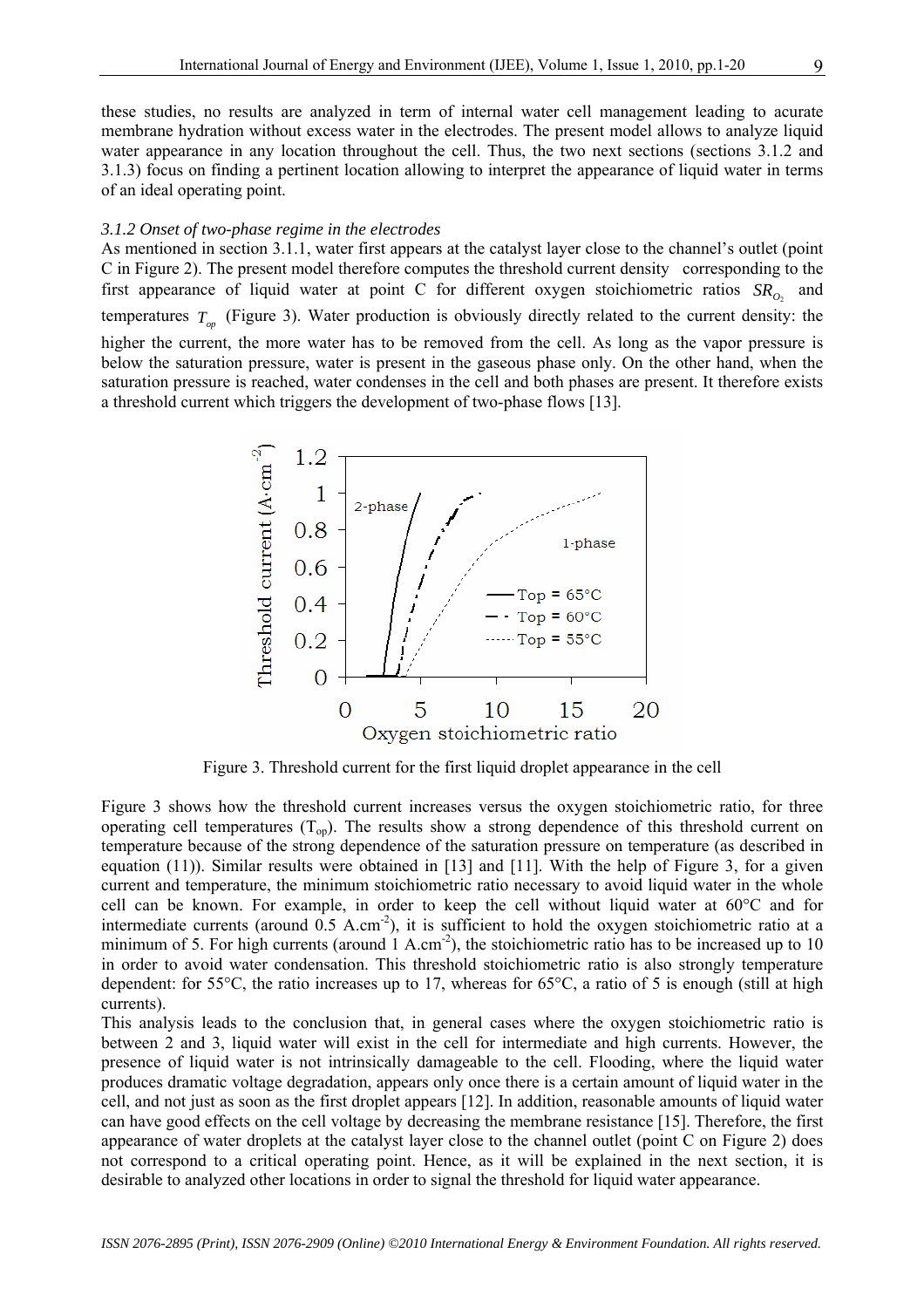#### *3.1.3 Critical operating current*

Because the onset of the two-phase regime in the whole cell is not a critical aspect for the cell operation, it is useful to develop another approach where liquid water appearance could be analyzed in terms of ideal operating conditions.

As explained in earlier sections, accurate water content is required to decrease the membrane resistance, but excess water in the GDL is harmful for mass transport. The influence of the internal cell humidification on the cell performances can be examined through the current density progression along the channel (z-direction) as presented by Sun et al. [15]. For an under-humidified cell, the local current increases monotonously along the channel. Indeed, the membrane hydration level at the inlet A is low; this means a low local current density. Further along the channel towards B, as liquid water is produced, the membrane hydration increases progressively, yielding a higher local current density. On the other hand, for an over-hydrated cell, the local current decreases along the channel. Indeed, oxygen concentration decreases along the channel due to oxygen consumption and because the water content in the CL increases due to water production inherent to the cell's operation. This decrease of oxygen concentration results in a decrease of the current density. Moreover, there are also cases where the current increases in a first part of the channel, reaches a maximum, and then decreases further along the channel. In these cases, the two opposite effects of cell hydration (drying and flooding) are both locally present, but the cell is not strictly over-humidified or under-humidified. The maximum current density is found near the point in the z-direction where liquid water first appears in the CL. Indeed, at this point, the membrane is well humidified and there is no excess liquid water to prevent gas transport. In order to reach a good compromise between drying at the inlet and flooding near the outlet, it is therefore assumed that optimal internal humidification conditions are reached when liquid water appears at the cathode in the middle of the cell along the channel direction (point F in Figure 2). In accordance with the discussion above, the threshold current density involving liquid water appearance at point F (Figure 2) will be computed for different operating conditions. This threshold current density will be called the critical current density, and denoted by i\_cr. For any operating conditions, if the operating current is lower than the critical current, there is no liquid water in the middle of the cell along the channel. This is interpreted in this work as an under-humidified cell and may lead to drying. On the other hand, if the operating current is higher than the critical current, liquid water is present in more than one half of the channel. This is interpreted in this work as an over-humidified cell and may lead to flooding. The critical current computed in this paper is therefore assumed to be the ideal current for the given operating conditions.

Further developments on that ideal humidification conditions assumption will be addressed in later papers. However, no matter which assumption is used, the trend of the next results, like the parameters influences, will remain unchanged. Hence, the results below are useful to analyze the role that each operating parameters can play in the cell internal humidification management.

#### *3.2 Critical current analysis*

In this section, the effects of the operating parameters (inlet humidities, stoichiometric ratio, temperature and pressures) on the critical current are presented. This allows to quantify the operating parameters effects on the internal cell hydration and to determine operating parameters resulting in the ideal cell internal humidification (accurate membrane hydration without liquid water excess).

#### *3.2.1 Effect of the inlet relative humidities*

It is expected that the inlet relative humidities influence the cell internal humidification, but their effects may be very different according to the hydrogen supply mode.

# *Hydrogen dead-end mode*

Figure 4 shows the critical current density  $i_{cr}$  (A⋅cm<sup>-2</sup>) for different inlet relative humidities respectively at the cathode  $RH_{cat}^{in}$  and at the anode  $RH_{an}^{in}$ . The other operating parameters are summarized in tables 1 and 2 (in particular, the operating temperature is 60°C and the oxygen stoichiometric ratio is 2).

Three different zones are observed in Figure 4. For low cathode relative humidities, the critical current is higher than 1 A⋅cm<sup>-2</sup> no matter what the anode inlet humidity is. The cell is therefore under-humidified (for currents lower than 1 A⋅cm-2). On the contrary, for high cathode relative humidities, the critical current tends towards 0. The cell is therefore over-humidified (for currents higher than 0.005 A⋅cm-2). A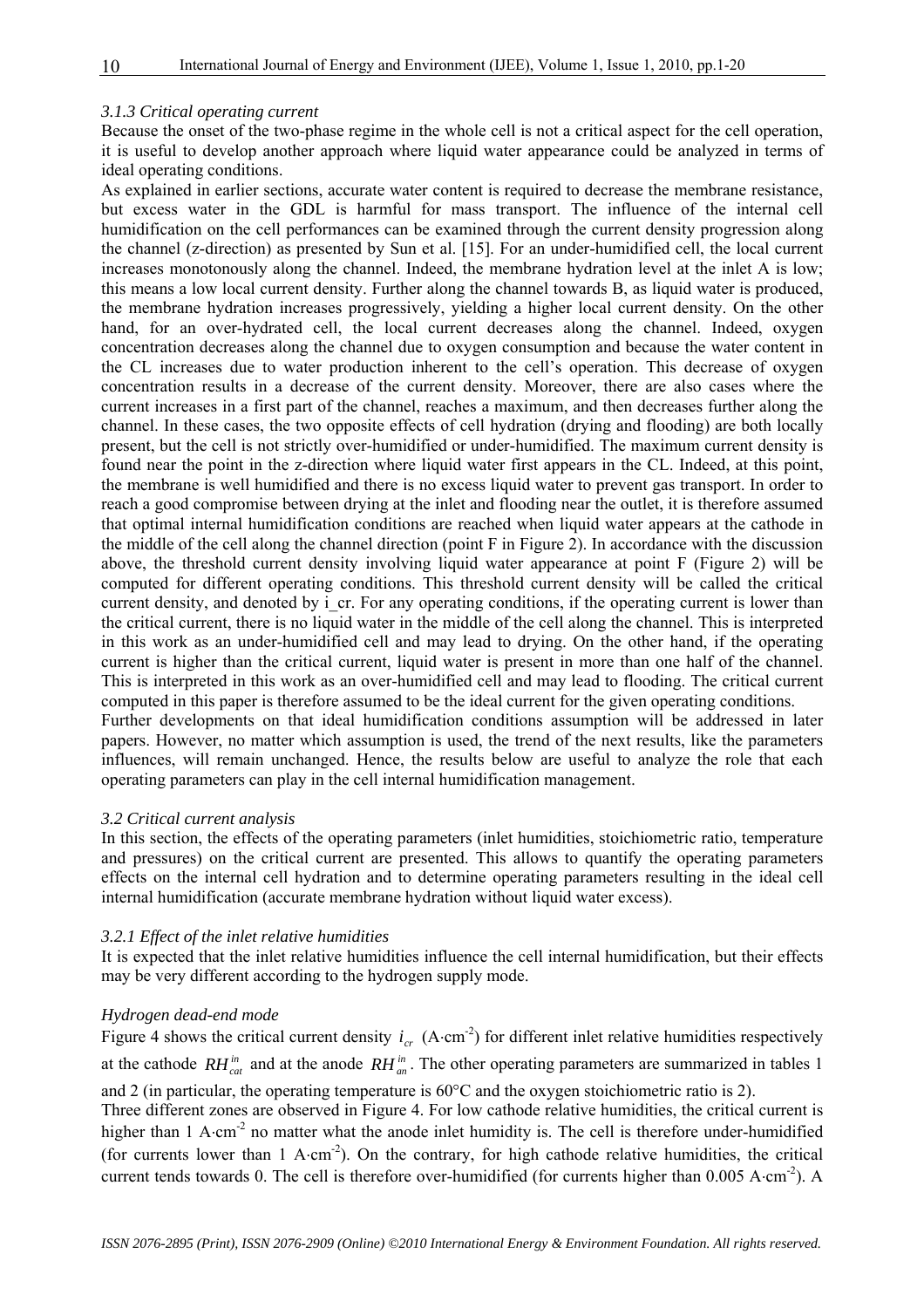third medium zone exists where the critical current varies from 0 to 1 A⋅cm<sup>-2</sup> depending on the inlet relative humidities. For any pair of relative humidities in this zone, the operating current has to be accurately chosen in order to reach the appropriate operating conditions. Inversely, for any operating current density, the inlet relative humidities can be accurately chosen in this third zone to reach the ideal conditions.

|                               | $\mathbf{1}$ | >1                              | 1   | 0.78 | 0.52 | 0.26 | 0.04 |      |     |     |     | $0.005$ 0.005 < 0.005 < 0.005 < 0.005             |
|-------------------------------|--------------|---------------------------------|-----|------|------|------|------|------|-----|-----|-----|---------------------------------------------------|
|                               | 0.9          | >1                              | >1  | 0.82 | 0.54 | 0.3  | 0.04 |      |     |     |     | 0.005 0.005 <0.005 <0.005 <0.005                  |
|                               | 0.8          | >1                              | >1  | 0.88 | 0.58 | 0.34 | 0.04 |      |     |     |     | $0.005$ 0.005 < $0.005$ < $0.005$ < 0.005 < 0.005 |
|                               | 0.7          | >1                              | >1  | 0.92 | 0.64 | 0.38 | 0.06 | 0.02 |     |     |     | $0.01$ 0.005 0.005 <0.005                         |
|                               | 0.6          | >1                              | >1  | 0.98 | 0.7  | 0.4  | 0.1  |      |     |     |     | $0.02$ 0.005 0.005 0.005 <0.005                   |
|                               | 0.5          | >1                              | >1  | 1    | 0.72 | 0.44 | 0.14 | 0.02 |     |     |     | $0.005$ 0.005 0.005 <0.005                        |
| Anode inlet relative humidity | 0.4          | >1                              | >1  | >1   | 0.76 | 0.48 | 0.16 | 0.02 |     |     |     | $0.005$ 0.005 0.005 <0.005                        |
|                               | 0.3          | >1                              | >1  | >1   | 0.8  | 0.52 | 0.18 | 0.04 |     |     |     | $0.005$ 0.005 0.005 <0.005                        |
|                               | 0.2          | >1                              | >1  | >1   | 0.84 | 0.54 | 0.2  | 0.04 |     |     |     | $0.005$ 0.005 0.005 <0.005                        |
|                               | 0.1          | >1                              | >1  | >1   | 0.88 | 0.58 | 0.24 | 0.04 |     |     |     | $0.005$ 0.005 0.005 <0.005                        |
|                               | $\mathbf 0$  | >1                              | >1  | >1   | 0.94 | 0.6  | 0.3  | 0.04 |     |     |     | $0.005$ 0.005 0.005 <0.005                        |
|                               |              | O                               | 0.1 | 0.2  | 0.3  | 0.4  | 0.5  | 0.6  | 0.7 | 0.8 | 0.9 | 1                                                 |
|                               |              | Cathode inlet relative humidity |     |      |      |      |      |      |     |     |     |                                                   |

Figure 4. Critical current density (A⋅cm<sup>-2</sup>) for different inlet relative humidities (dead-end mode)

According to the results of Figure 4, the cathode relative humidity has a much greater influence on the critical current than the anode one (in steady state). This is because of the cathode humidity's important effect on the water pressure profile, as indicated by the relatively large vertical separation of the two tracks in the membrane, the GDLs and the channels (Figure 5). On the contrary, the anode humidity has a low influence on the critical current because it has a very little impact on water distribution in the cell (Figure 6).



Figure 5. Influence of the inlet cathode relative humidity on the water content in the membrane and on water vapor profile in the electrodes at the center of the cell (anode inlet relative humidity is 0 and  $i = 0.3$ )  $A.cm^{-2}$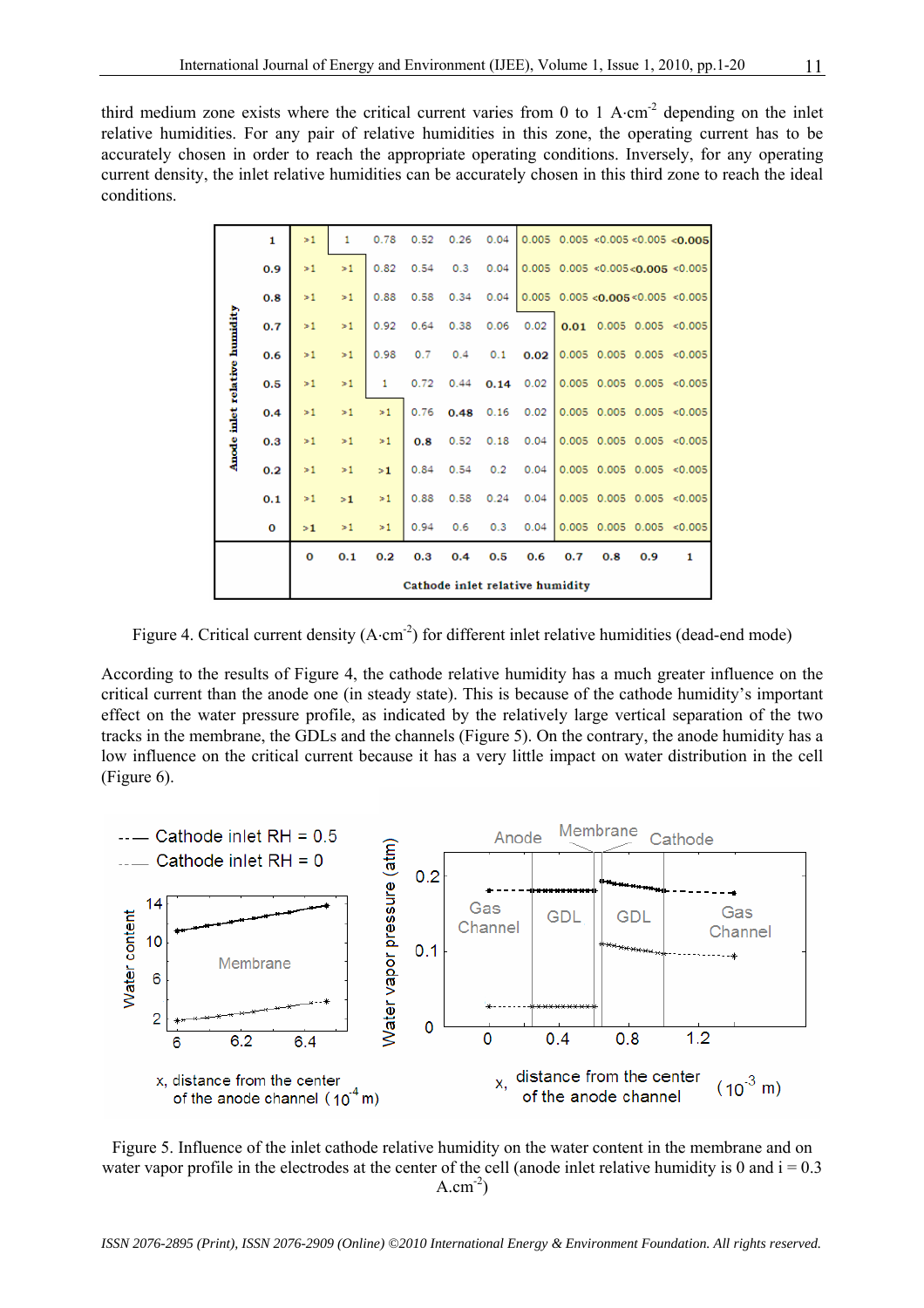Comparing these two cases (Figure 5 and Figure 6) shows that the cathode inlet RH is a very significant factor in influencing the water vapor pressure and the water content (the difference between the two water content curves in Figure 5 is of the order of 400%), whereas the anode inlet RH is not significant (the difference in Figure 6 is of the order of 5%). This is due to the fact that, in dead end mode, the water accumulates in steady state at the anode side up to a certain level which creates a diffusive flux allowing to balance the electro-osmotic flux. Another reason is that the water flux created in the membrane by the inlet water content is non-significant versus the electro-osmotic flux and the production flux (for common operating conditions). No anode humidification is therefore required in a dead-end mode in steady state.



Figure 6. Influence of inlet anode relative humidity on water vapor profile in the electrodes and on the water content in the membrane (cathode inlet relative humidity is  $0.5$  and  $i = 0.3$  A.cm<sup>-2</sup>)

#### *Hydrogen flow-through mode*

Figure 7 presents the critical current density  $i_{cr}$  for different inlet cathode and anode relative humidities  $RH_{cat}^{in}$  and  $RH_{an}^{in}$  when hydrogen is supplied in a flow-through mode.

|                               | $\mathbf{1}$ | >1                              | 0.86 | 0.66 | 0.46 | 0.22 | 0.04 |      |       |                   |                 | 0.005 < 0.005 < 0.005 < 0.005 < 0.005 |
|-------------------------------|--------------|---------------------------------|------|------|------|------|------|------|-------|-------------------|-----------------|---------------------------------------|
|                               | 0.9          | >1                              | 0.96 | 0.76 | 0.56 | 0.32 | 0.08 |      |       |                   |                 | $0.005$ $0.005$ <0.005 <0.005 <0.005  |
|                               | 0.8          | >1                              | >1   | 0.86 | 0.66 | 0.4  | 0.16 | 0.02 | 0.005 | 0.01              |                 | 0.005 < 0.005                         |
|                               | 0.7          | >1                              | >1   | 0.98 | 0.76 | 0.52 | 0.26 | 0.04 | 0.01  |                   |                 | $0.005$ $0.005$ <0.005                |
|                               | 0.6          | >1                              | >1   | >1   | 0.88 | 0.64 | 0.36 | 0.1  |       | 0.005 0.005 0.005 |                 | 0.005                                 |
| Anode inlet relative humidity | 0.5          | >1                              | >1   | >1   | 0.98 | 0.72 | 0.48 | 0.18 | 0.02  |                   | 0.005 0.005     | 0.005                                 |
|                               | 0.4          | >1                              | >1   | >1   | >1   | 0.86 | 0.56 | 0.3  | 0.04  |                   | 0.005 0.005     | 0.005                                 |
|                               | 0.3          | >1                              | >1   | >1   | >1   | 0.96 | 0.72 | 0.4  | 0.08  |                   | $0.005$ $0.005$ | 0.005                                 |
|                               | 0.2          | >1                              | >1   | >1   | >1   | >1   | 0.82 | 0.54 | 0.22  | 0.02              | 0.005           | 0.005                                 |
|                               | 0.1          | >1                              | >1   | >1   | >1   | >1   | 0.94 | 0.66 | 0.34  | 0.04              | 0.005           | 0.005                                 |
|                               | o            | >1                              | >1   | >1   | >1   | >1   | >1   | 0.78 | 0.48  | 0.1               | 0.005           | 0.005                                 |
|                               |              | $\Omega$                        | 0.1  | 0.2  | 0.3  | 0.4  | 0.5  | 0.6  | 0.7   | 0.8               | 0.9             | 1                                     |
|                               |              | Cathode inlet relative humidity |      |      |      |      |      |      |       |                   |                 |                                       |

Figure 7. Critical current density ( $A ∶ cm<sup>-2</sup>$ ) for different inlet relative humidity (flow-through mode)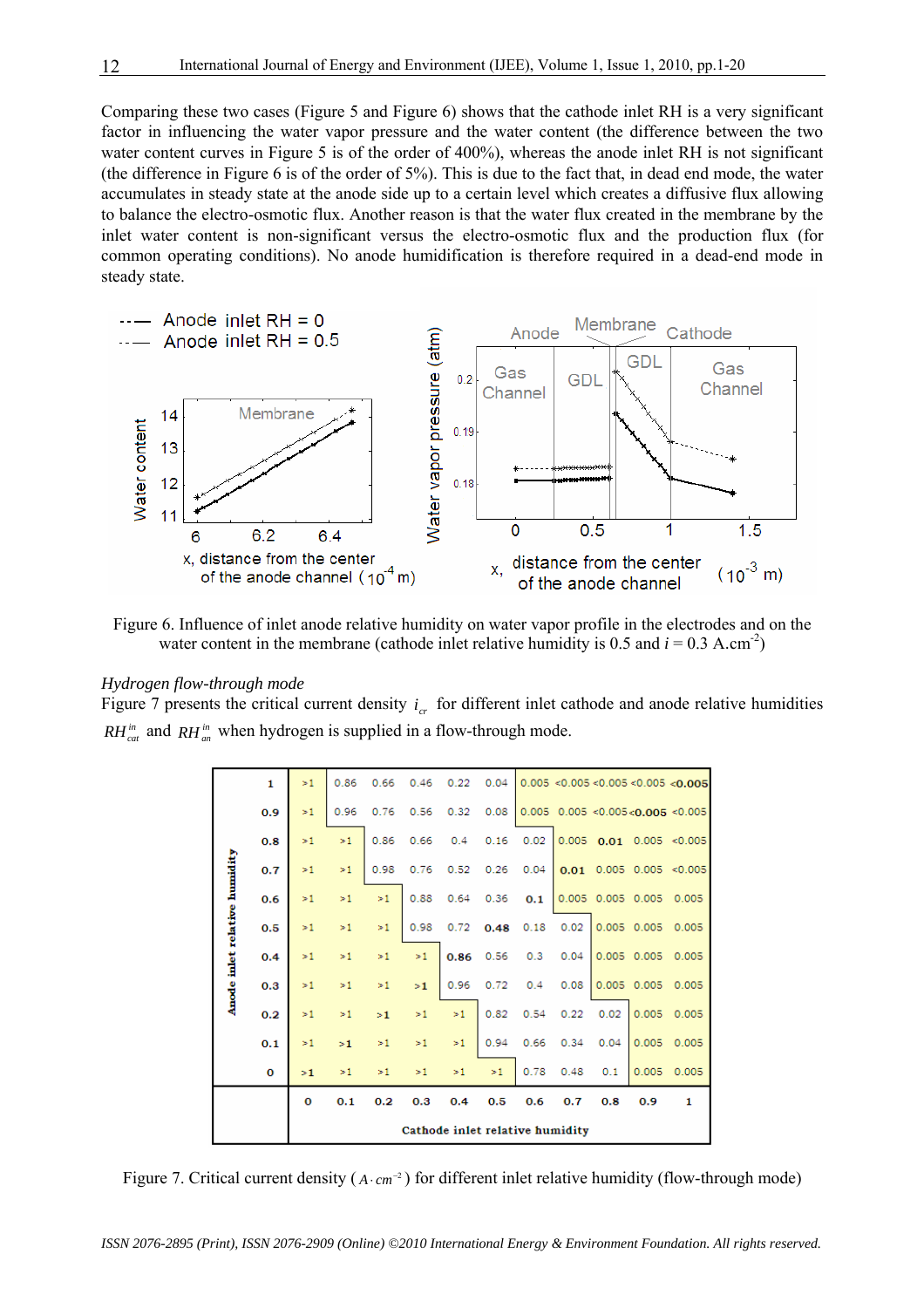It is seen that the dependence of the critical current density on the humidities is qualitatively similar to the dead-end mode. Nevertheless, some differences exist. The anode relative humidity has more influence in flow-through mode than in dead-end mode. However, this influence is still less than the influence of the cathode relative humidity. Except for high anode humidifications, the critical current density at a given value of cathode humidity is higher in flow-through mode than in dead-end mode. Flow-through mode thus tends to decrease the internal cell humidification since the gas flow removes water from the cell. For high anode relative humidifications, the critical current is lower, implying a higher cell internal humidification due to the fact that more water is added into the cell.

#### *3.2.2 Effect of the stoichiometric ratios*

In both hydrogen supply modes, the stoichiometric ratios influence water removal from the electrodes, and accordingly, the critical current. In this section, dead-end and flow-through configurations are studied separately because the hydrogen stoichiometric ratio can vary only in the flow-through configuration.

# *Hydrogen dead-end mode*

Figure 8 shows the influence of the oxygen stoichiometric ratio on the critical current density for different cathode relative humidities (see Table 1 for the others operating parameters).



Oxygen stoichiometric ratio

Figure 8. Influence of the oxygen stoichiometric ratio on the critical current density

This figure shows that, for a 50% cathode relative humidity, the oxygen stoichiometric ratio can be chosen to reach any critical current density in the range of 0 to 1 A⋅cm-2. However this is not the case for some other cathode relative humidities. For a low cathode inlet humidification (30%), the critical current density is always above  $0.4 \text{ A} \cdot \text{cm}^2$ , no matter what the stoichiometric ratio is. This implies that for low currents, the cell will always be under-humidified. On the other hand, for a high cathode inlet humidification (70%), the critical current density is always below 0.3 A⋅cm<sup>-2</sup>, no matter what the stoichiometric ratio is, and the cell will thus be over-humidified for high currents. Clearly, optimal humidification conditions cannot be reached merely by changing the oxygen stoichiometric ratio.

# *Hydrogen flow-through mode*

Figure 9 presents the influence of the hydrogen and oxygen stoichiometric ratios on the critical current density in flow-through mode hydrogen supply. The influence of the oxygen stoichiometric ratio in deadend mode of hydrogen supply is also reported for comparison (see Table 1 for the others operating parameters).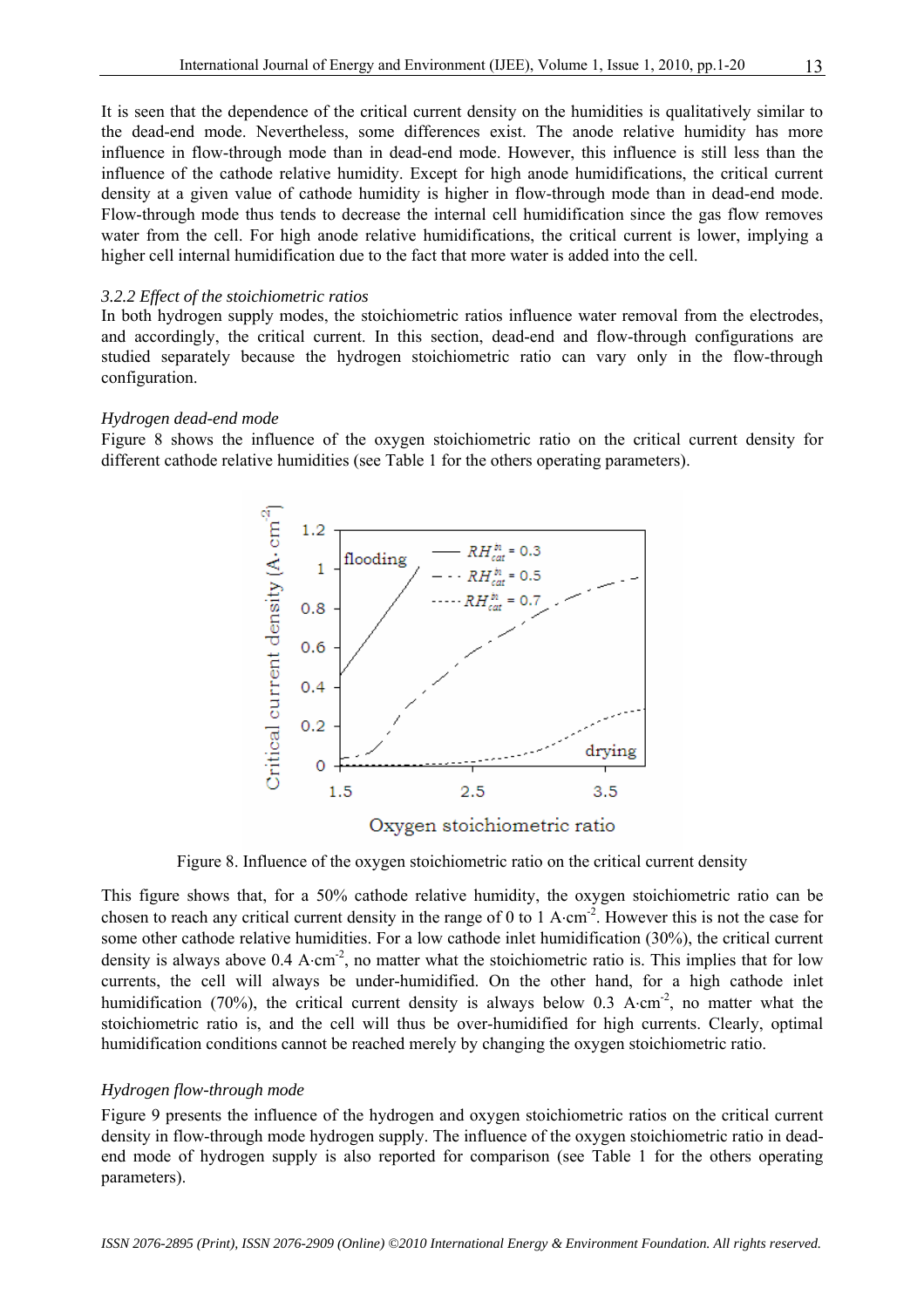

Figure 9. Influences of the stoichiometric ratios

First, it can be seen that the oxygen stoichiometric ratio has almost the same influence in dead-end mode as in flow-through mode. Indeed, increasing the oxygen stoichiometric ratio results in better water removal from the channels. This effect is the same no matter how the hydrogen is supplied.

Secondly, the hydrogen stoichiometric ratio has less influence on the critical current than the oxygen ratio. Indeed, there is no inert gas present in the supplied hydrogen (compared to oxygen), and the mechanisms involved in water distribution in the cell are not symmetrical (water production at the cathode and electro-osmotic drag toward the cathode). Accordingly, tuning the hydrogen stoichiometric ratio can be less efficient than tuning the oxygen one in order to adjust cell humidification conditions.

#### *3.2.3 Effect of the temperature*

The cell internal humidification is thermo-dependent as a consequence of the water saturation pressure thermo-dependency. The critical current will therefore depend on the temperature. The influence of the temperature on the critical current is presented in Figure 10 for different cathode relative humidities (the anode relative humidity is 0 and hydrogen is supplied in a dead end mode - see Table 1 for the others operating parameters).



Figure 10. Temperature effect on the critical current (dead end mode of hydrogen supply)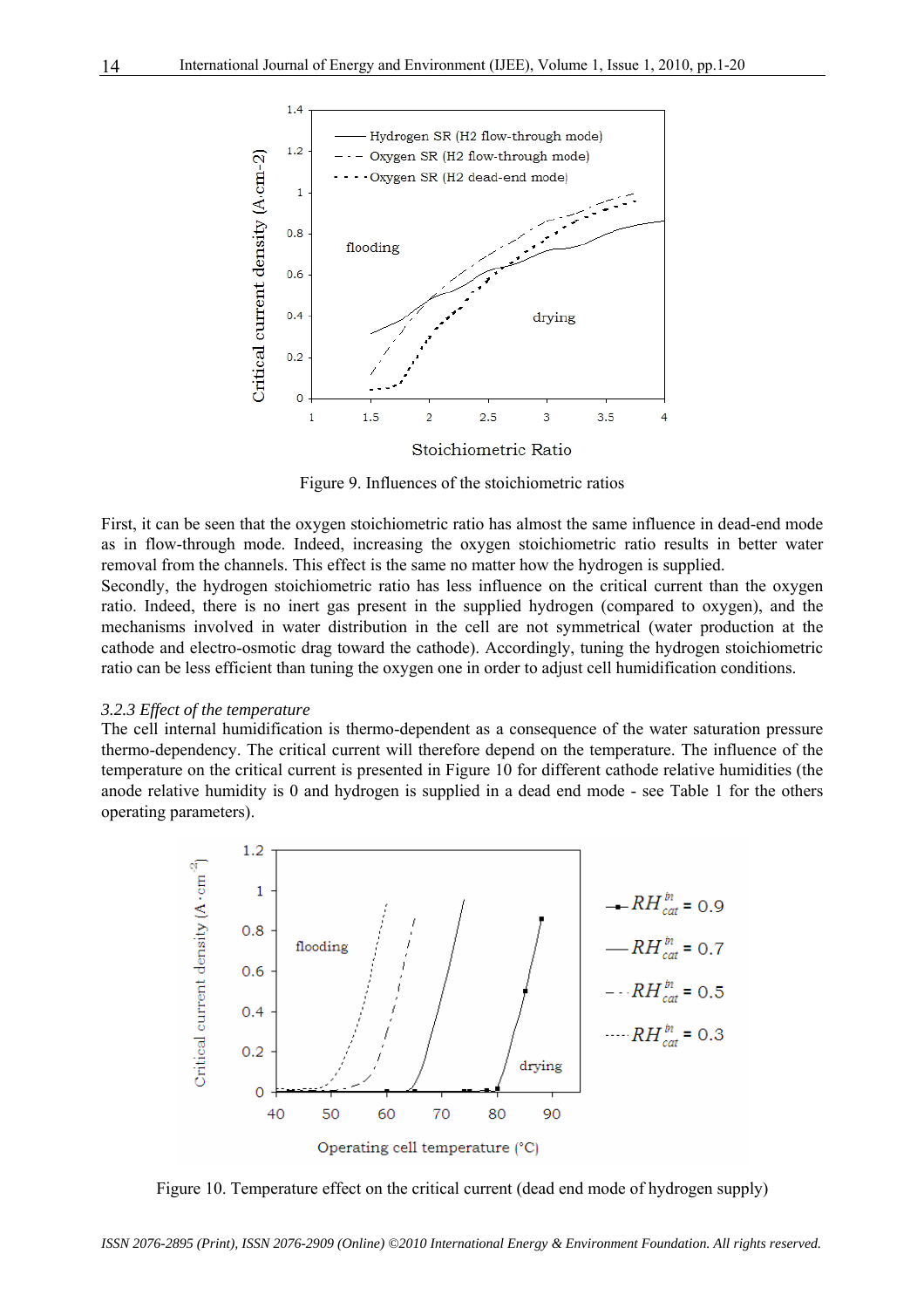The critical current density is extremely dependent on temperature because of the exponential dependency of the saturation pressure, as shown in (11). The result is that the critical current varies from 0 to 1 A⋅cm-2 within a narrow temperature range of only 10°C, the onset of the change depending on the value of the cathode relative humidity (the higher that value, the higher the onset temperature). This implies that a small change in temperature for the same operating current can lead to a drastic change in the cell humidification conditions, changing from flooding to drying or inversely. Similar results are obtained in a hydrogen flow-through mode. Hence, temperature control can be very efficient to solve cell degradations due to water faults. This highlights the importance of heat management in fuel cells.

#### *3.2.4 Effect of the total pressure*

Pressure is another operating parameter which could influence the critical current. Simulations were conducted for various cathode and anode inlet total pressures ("total pressure" here means the sum of all the partial pressures at any electrode). Pressures are considered only up to 200 kPa because many fuel cells operate around atmospheric pressure in order to reduce compressor energy consumption.

As shown in Figure 11, the anode and cathode total pressures (kept equal) also have an important influence on the critical current. (Note that, once again, all the other parameters remain constant - see Table 1 for the values - and particularly, the oxygen stoichiometric ratio is set at 2). Still, the influence of the pressure is roughly the same in both hydrogen supply modes.



Figure 11. Total pressure effect on the critical current (dead end mode of hydrogen supply)

The decrease of the critical current versus the total pressure is explained via the gas velocity in the channel. Indeed, let's consider two operating conditions where only the total pressure is different. First, a change in the total pressure does not lead to a change in the inlet vapor partial pressure since the latter depends only on the relative humidity and on the temperature as given by equation (23) (the saturation pressure depends on temperature only and not on total pressure):

$$
P_2^{in} = R H_{in} \times P_{sat} \left( T_{op} \right) \tag{23}
$$

It does not lead either to a change in the water production  $N_{H_2O}^{prod}$  based on (24):

$$
N_{H_2O}^{prod} = \frac{i}{2F} \tag{24}
$$

Hence, the input water content is the same in both cases. On the other hand, the water removal is changed. Indeed, the cathode flow rate is given by equation (25).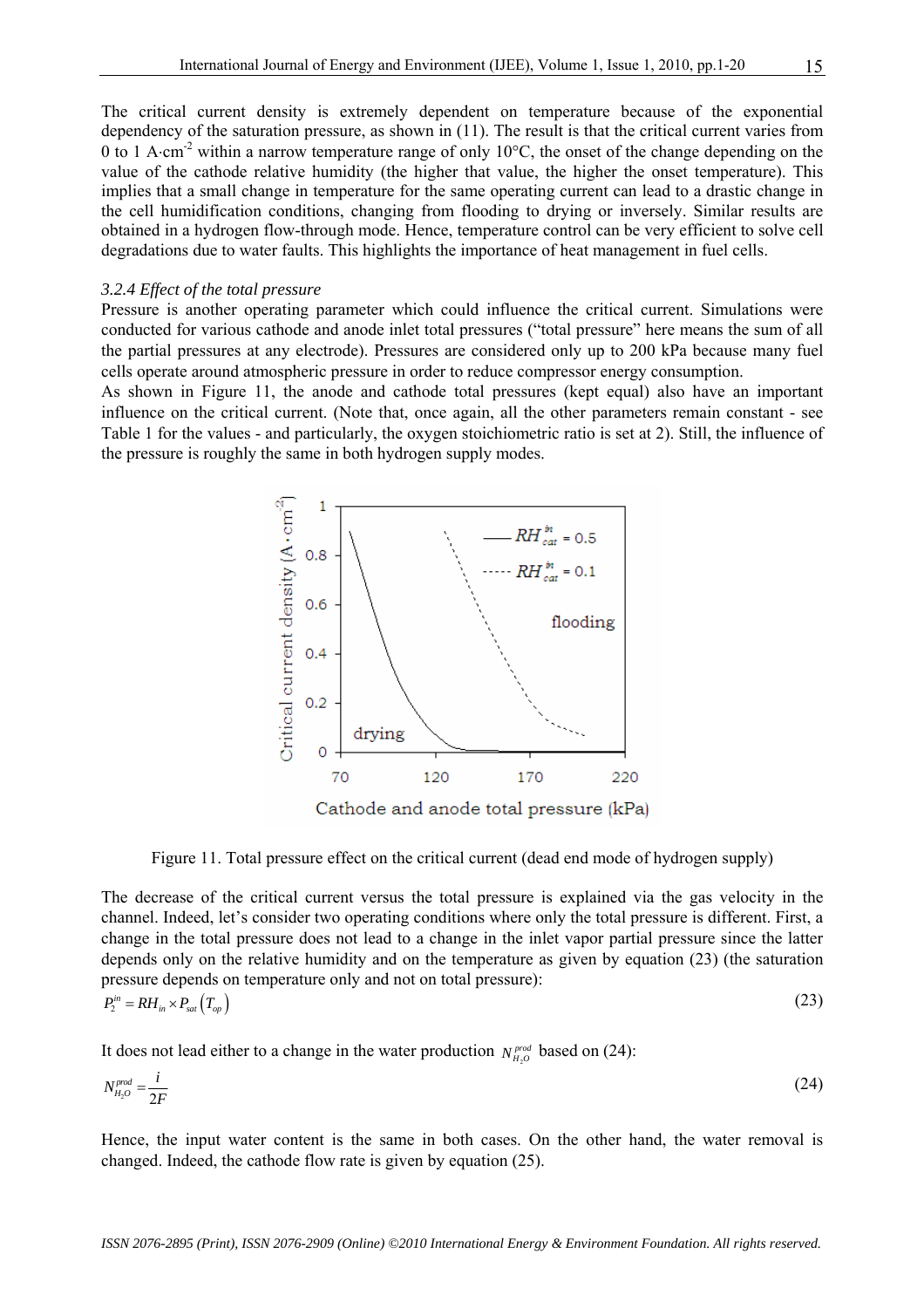$$
Q_{\text{tot}} = \frac{P_{\text{tot}}}{RT_{\text{op}}} v_{\text{tot}} A_{\text{ch}}
$$
\n
$$
(25)
$$

So, the cathode velocity is:

$$
v_{\text{tot}} = \frac{Q_{\text{tot}}}{P_{\text{tot}}} \frac{RT_{\text{op}}}{A_{\text{ch}}} \tag{26}
$$

A high total pressure therefore produces a low velocity (the total molar flow is approximately the same since the stoichiometric ratio is constant). Now, the water removed from the cell by air is given by:

$$
Q_{H_2O} = \frac{P_{H_2O}}{RT_{op}} v_{tot} A_{ch}
$$
 (27)

Lower velocity yields a lower water removal rate, and so the water vapour pressure in the electrode is higher. Finally, this higher water vapour pressure results in a lower critical current density according to its definition.

#### *3.3 Humidification strategies*

To obtain good membrane humidification, it is common to think that hydrogen has to be humidified and supplied in flow-through mode [28]. The results in the present study suggest that a good membrane humidification can also be obtained with dead-end mode. The present section compares these different strategies.

Figure 12 shows the water content profile in the membrane (x-direction) for a 0.3 A⋅cm-2 current density and for different humidification conditions (the operating parameters are given in the previous Tables 1 and 2). The profile is the one at the coordinate *z* corresponding to the center of the cell along the channel direction.



Figure 12. Water content profile in the membrane for different humidification conditions

For cases 1 to 4, the operating current corresponds to the critical current, i.e. the ideal current leading to water balance in the cell related to the operating conditions. Thus, the four cases are ideal cases for four different humidification strategies: flow-through mode with fully humidified hydrogen (case 1), deadend mode with fully humidified hydrogen (case 2), dead-end mode without anode humidification (case 3), and flow-through mode without anode humidification (case 4).

*ISSN 2076-2895 (Print), ISSN 2076-2909 (Online) ©2010 International Energy & Environment Foundation. All rights reserved.*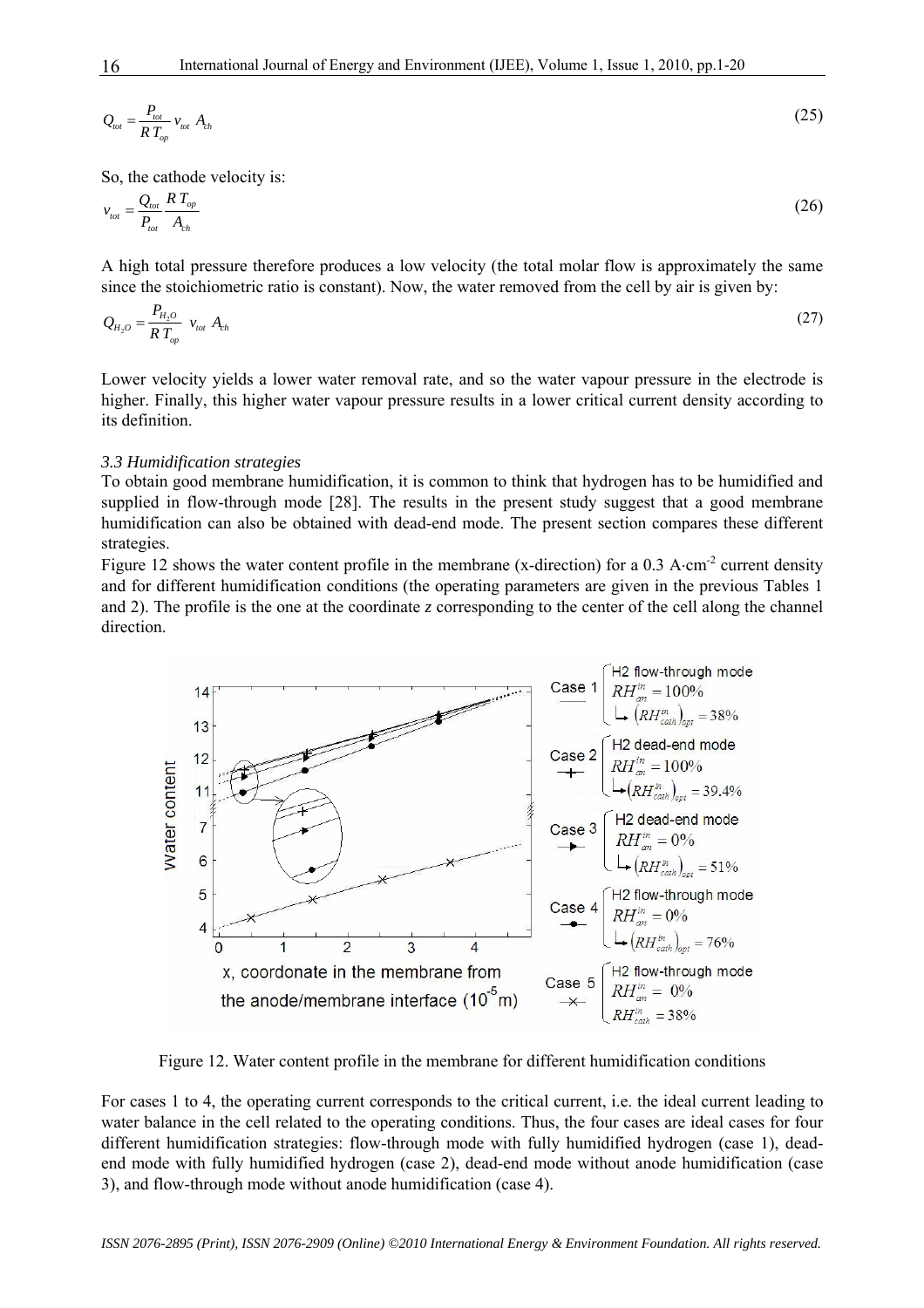The cases with a 100% anode inlet humidification ratio (cases 1 and 2) lead to the best membrane humidification. However, their profiles are only a few per cent better than those for 0% anode humidification (cases 3 and 4). Hence all four cases also give reasonably similar ohmic losses, even at high current densities (within  $5\%$  at 1 A⋅cm<sup>-2</sup>).

Conventional wisdom has it that anode inlet humidification is required to prevent membrane drying near the anode, particularly at high current densities where an important electro-osmotic drag exists [28]. This is clear by comparing cases 1 and 5 (at the same cathode inlet humidification of 38%). On the other hand, the same performances can be achieved without anode humidification simply by changing the cathode humidification, as shown by comparison of cases 1 and 4 (with 76% cathode humidification).

Since the performance for each humidification strategy (flow-through or dead-end with hydrogen saturated or not) is almost the same for the ideal operating conditions, it can be concluded that humidifying the anode inlet is not significantly important. Hence, instead of using a hydrogen flowthrough mode with a recirculation and humidification system at the anode, a simpler hydrogen dead-end mode with no anode humidification can be used. Only an adjustment of the cathode humidification is necessary in this case. This concluding remark is of a great interest for fuel cell design. According to this observation, the fuel cell system can largely be reduced and simplified for the same performances. Note that it is the strategy used by Ballard with the NEXA fuel cell [29]. However, purges have to be done and optimized to regularly remove water and inert gases.

# **4. Conclusions and perspectives**

A dynamic pseudo 2D model of a polymer electrolyte membrane fuel cell is presented in this work. This model describes multi-component gas transport in the gas diffusion layers and in the bipolar plate channels. It also describes water transport in the membrane. This model is used to analyze the role that each operating parameters can play in the cell internal humidification management and consequently, the cell performances.

For that purpose, a discussion is opened about the effect of liquid water appearance at different locations in the cell on the voltage. According to this analysis, it is proposed that the ideal internal humidification conditions are reached when liquid water appears in the middle of the cell along the channel. This appears to be a good compromise between flooding and drying. The critical current density which yields this ideal internal humidification is then computed for various operating conditions. The influence of the various operating parameters on this critical current, such as gas inlet relative humidities, temperature, stoichiometric ratios or pressures, is analyzed. In the analysis, dead-end and flow-through modes of hydrogen supply are also compared.

Operating cell temperature has a strong influence on the critical current and can dramatically influence the internal humidification of the cell. Hence, the temperature is a key parameter to control when considering the cell internal humidification. It is shown that the cathode total pressure also has a significant influence. Moreover, although the oxygen stoichiometric ratio has an effect on cell humidification, this influence is limited and cannot be used alone to adjust the cell humidification.

In contrast to the cathode inlet humidification, the anode inlet humidification has almost no influence in a dead-end hydrogen configuration; its influence in a flow-through mode is not significant either. In addition, it is found that, instead of using a hydrogen flow-through mode with a recirculation and humidification system at the anode, a simpler hydrogen dead-end mode with no anode humidification can be used to obtain almost the same membrane humidification. An adjustment of the cathode humidification is necessary in this case. Indeed, the anode is prevented from drying at high current density due to the water diffusion from the cathode toward the anode.

All these results are of great interest to the improvement of water management in PEMFC. They lead to a better understanding of how to use the operating parameters to control the cell internal humidification. These results are also useful to develop control humidification strategies by simulating different humidification approaches. In a future part of this work, liquid water transport will be modeled for a more precise determination of the optimum operating conditions,. This will allow to take into account voltage drops due to flooding. Furthermore, a transient analysis of the internal humidification will be conducted Finally, this simple control-oriented model will be used by a real time control algorithm to command the fuel cell operating parameters in order to improve the overall system efficiency.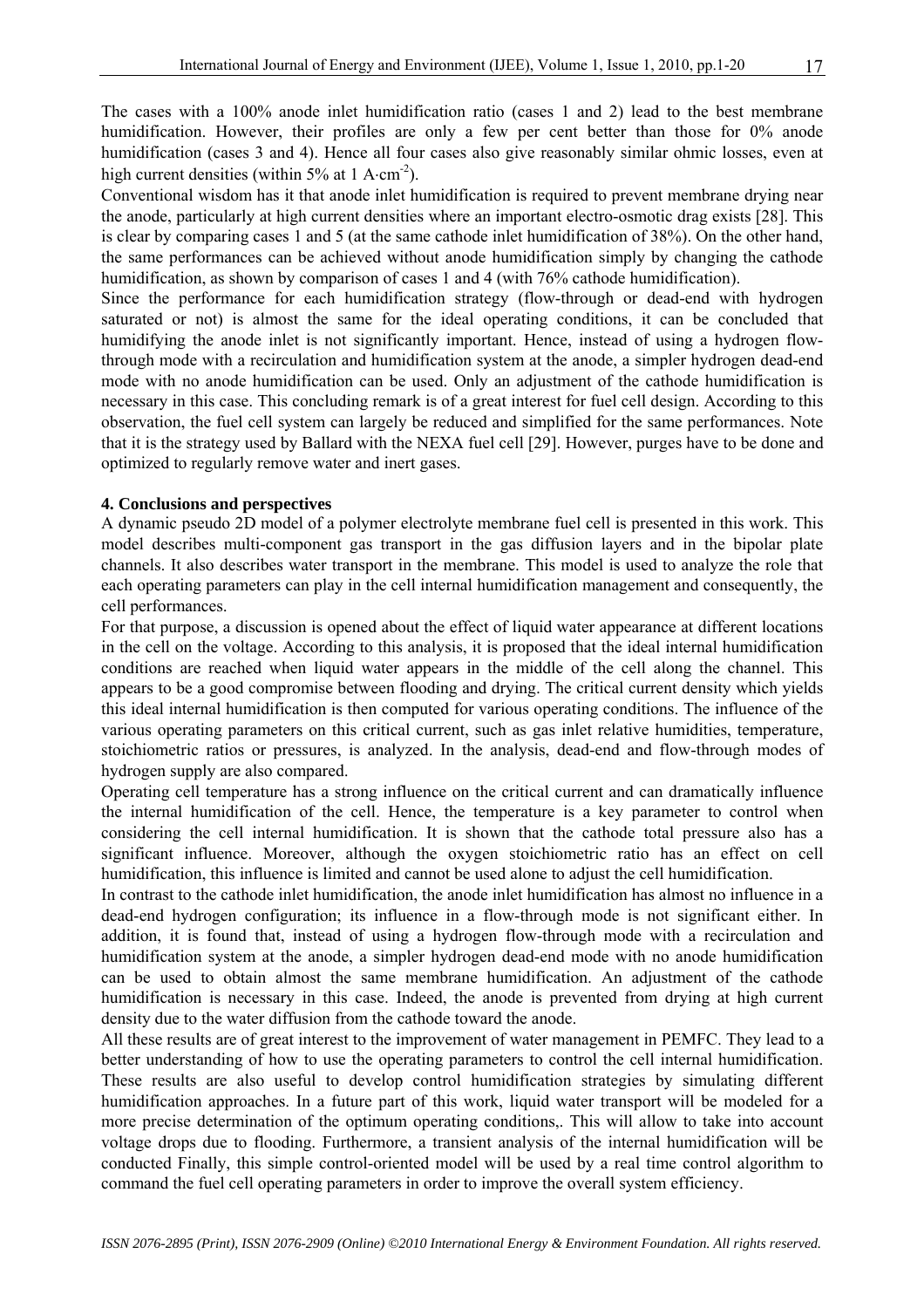#### **Acknowledgements**

This work was jointly supported by LTE-Hydro-Quebec and Natural Sciences and Engineering Research Council of Canada. The authors gratefully acknowledge the advices of Michel Dostie, Michael Fournier and Alain Poulin from the LTE Hydro-Québec.

#### **References**

- [1] Barbir F. PEM fuel cells: theory and practice. Elsevier Academic Press, 2005.
- [2] Ramousse J., Adzakpa K.P., Dube Y., Agbossou K., Fournier M., Poulin A., Dostie M. Local voltage degradations (drying and flooding) analysis through 3D stack thermal modeling, Accepted for publication in J. Fuel Cell Science and Technology 2009.
- [3] Bernardi D.M., Verbrugge M.W. A mathematical model of the solid-polymer-electrolyte fuel cell. J. Electrochem. Soc., 1992, 139, 2477-2491.
- [4] Springer T.E., Zawodzinski T.A., Gottesfeld S. Polymer electrolyte fuel cell model. J. Electrochem. Soc. 1991, 138, 2334-2342.
- [5] Fuller T.F., Newman J. Water and thermal management in solid-polymer-electrolyte fuel cells. J. Electrochem. Soc. 1993, 140, 1218-1225.
- [6] Nguyen T.V., White R.E. A water and heat management model for proton-exchange-membrane fuel cells. J. Electrochem. Soc. 1993, 140, 2178-2186.
- [7] Adzakpa K.P., Ramousse J., Dubé Y., Akremi H., Agbossou K., Dostie M., Poulin A. Fournier M. Transient air cooling thermal modeling of a PEM fuel cell. J. Power Sources 2008, 179, 164-176.
- [8] Natarajan D., Van Nguyen T. Three-dimensional effects of liquid water flooding in the cathode of a PEM fuel cell. J. Power Sources 2003, 115, 66-80.
- [9] Sun H., Liu H., Guo L.-J. PEM fuel cell performance and its two-phase mass transport. J. Power Sources 2005, 143, 125-135.
- [10] Dunbar Z., Masel R.I. Quantitative MRI study of water distribution during operation of a PEM fuel cell using Teflon(R) flow fields. J. Power Sources 2007, 171, 678-687.
- [11] Tuber K., Pocza D., Hebling C. Visualization of water buildup in the cathode of a transparent PEM fuel cell. J. Power Sources 2003, 124, 403-414.
- [12] Owejan J.P., Trabold T.A., Gagliardo J.J., Jacobson D.L., Carter R.N., Hussey D.S., Arif M. Voltage instability in a simulated fuel cell stack correlated to cathode water accumulation. J. Power Sources 2007, 171, 626-633.
- [13] Wang Z.H., Wang C.Y., Chen K.S. Two-phase flow and transport in the air cathode of proton exchange membrane fuel cells. J. Power Sources 2001, 94, 40-50.
- [14] Pasaogullari U., Wang C.-Y. Liquid water transport in gas diffusion layer of polymer electrolyte fuel cells. J. Electrochem. Soc. 2004, 151, A399-A406.
- [15] Sun H., Zhang G., Guo L.-J., Dehua S., Liu H., Effects of humidification temperatures on local current characteristics in a PEM fuel cell. J. Power Sources 2007, 168, 400-407.
- [16] Lee C.-I., Chu H.-S. Effects of cathode humidification on the gas-liquid interface location in a PEM fuel cell. J. Power Sources 2006, 161, 949-956.
- [17] Lee C.-I., Chu H.-S. Effects of temperature on the location of the gas-liquid interface in a PEM fuel cell. J. Power Sources 2007, 171, 718-727.
- [18] Williams M.V., Kunz H.R., Fenton J.M., Operation of Nafion®-based PEM fuel cells with no external humidification: influence of operating conditions and gas diffusion layers. J. Power Sources 2004, 135, 122-134.
- [19] Fournier M., Agbossou K., Poulin A., Dubé Y., Simard G. Dynamic model of a PEMFC stack suitable for component level modeling of a fuel cell based generator. Proceedings of the 16th World Hydrogen Energy Conference. Lyon, France, 2006.
- [20] Song D., Wang Q., Liu Z.-S., Huang C. Transient analysis for the cathode gas diffusion layer of PEM fuel cells. J. Power Sources 2006, 159, 928-942.
- [21] Weber A.Z., Newman J. Modeling transport in polymer-electrolyte fuel cells. Chem. Rev. 2004, 104, 4679-4726.
- [22] B.M. Eaton. One dimensional transient model of heat, mass, and charge transfer in a proton exchange membrane. M. of Sc. Thesis, Virginia Polytechnic and State University, 2001.
- [23] Nam J.H., Kaviany M. Effective diffusivity and water-saturation distribution in single- and twolayer PEMFC diffusion medium. Int. J. Heat Mass Transfer 2003, 46, 4595-4611.
- [24] Bird R.B., Stewart W.E., Lightfoot E.N. Transport phenomena. John Wiley & sons, 1960.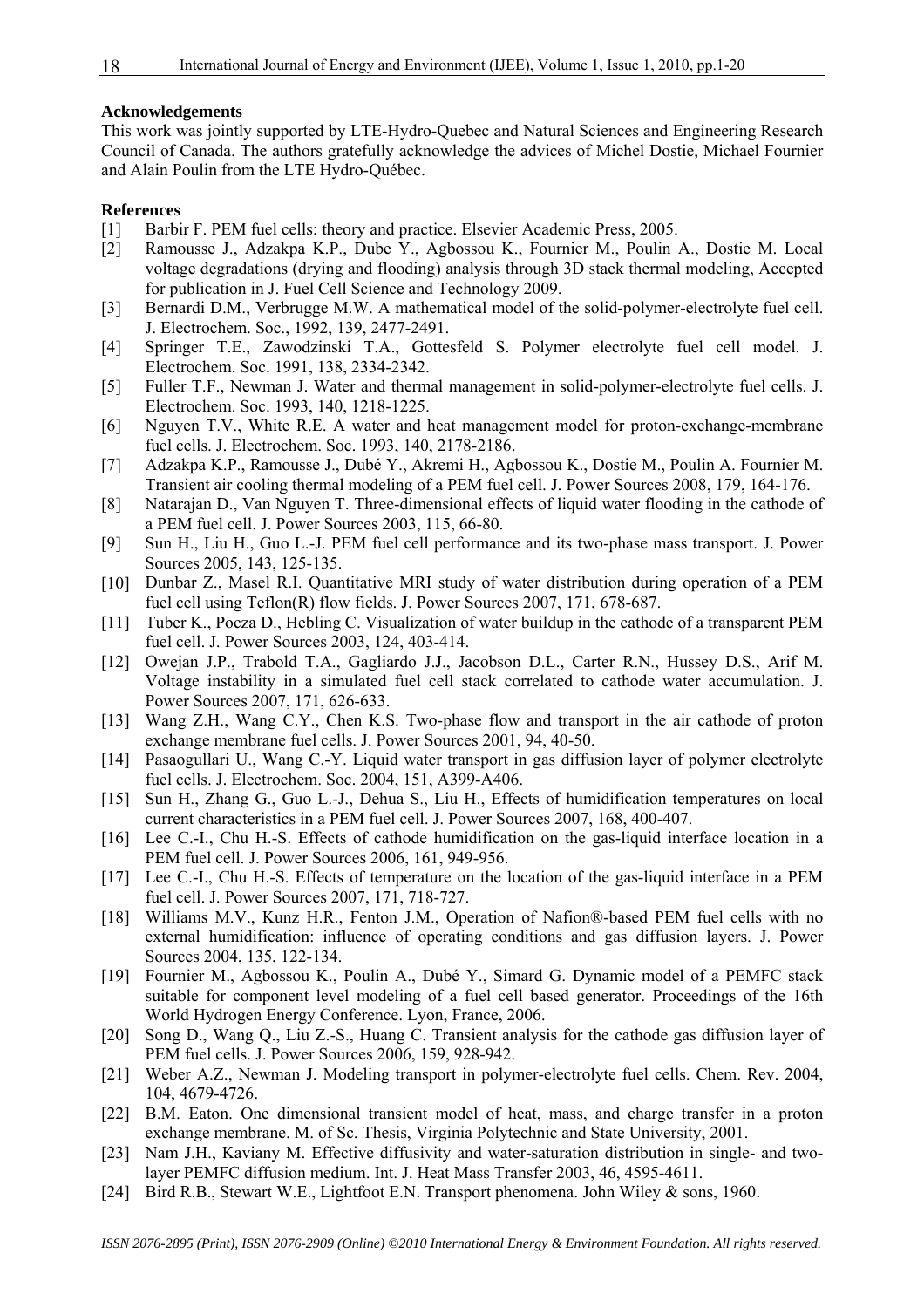- [25] Chang M.-H., Chen F., Teng H.-S. Effects of two-phase transport in the cathode gas diffusion layer on the performance of a PEMFC. J. Power Sources 2006, 160, 268-276.
- [26] Hassanaly N., Agbossou K., Dube Y., Adzakpa K.P. Air Supply state model for a proton exchange membrane fuel cell control, Proceedings of the Canadian Conference on Electrical and Computer Engineering. Vancouver, Canada, 2007. p. 1511-1514.
- [27] Karnik A.Y., Stefanopoulou A.G., Sun J. Water equilibria and management using a two-volume model of a polymer electrolyte fuel cell. J. Power Sources 2007, 164, 590-605.
- [28] You L., Liu H. A two-phase flow and transport model for the cathode of PEM fuel cells. Int. J. Heat Mass Transfer 2002, 45, 2277-2287.

**Florent Breque** received his bachelor degree in Mechanical and Aeronautical Engineering at ENSMA (Ecole Nationale Supérieure de Mécanique et d'Aérotechnique), Poitiers, France, in early 2005. In the same time, he specialized at McGill University in Montréal (Canada) in fluid mechanics, energetics and heat transfer.

He was a research engineer at European Aeronautic Defence and Space Company (EADS). Then he joined the Hydrogen Research Institute IRH (Institut de Recherche sur l'Hydrogène), Trois-Rivières, Canada, in 2006 as a Master student. His research includes numerical modelling and control aspects of polymer electrolyte membrane fuel cells. He mainly focuses on mass transfer in order to improve water management in a fuel cell. His work is supported by Hydro-Québec, Natural Resources Canada and the Natural Sciences and Engineering Research Council of Canada.

E-mail address: Florent.Breque@mdacorporation.com

**Julien Ramousse** received the B.Sc. and M.Sc. degrees in energetics and mechanical engineering from the Ecole Nationale Supérieure d'Électricité et de Mécanique (ENSEM), Nancy, France, in 2002, and the Ph.D. degree from the Institut National Polytechnique de Lorraine (INPL), Nancy, France, in 2005. He worked in the Hydrogen Research Institute, Université du Québec à Trois-Rivières, Trois-Rivières, QC, Canada, from September 2006 to 2008 as a Postdoctoral Researcher. Since September 2008, he is an Assistant Professor at the engineering school Polytech'Annecy-Chambéry, Université de Savoie, Chambéry, France.

His research, now done at the Laboratoire Optimisation de la Conception et Ingénierie de l'Environnement (LOCIE) concerns transfer intensification in energy conversion devices. His research fields include mainly mass transfer in order to improve water management in fuel cells, numerical modeling and control aspects of PEMFC systems, and recently heat transfer in thermoelectric heat pumps. He is the co-author of almost 10 publications with more than 30 conference presentations.

Dr. Ramousse is a member of the Editorial Advisory Board of the International Journal of Energy and Environment (IJEE). E-mail address: julien.ramousse@univ-savoie.fr

**Yves Dube** received his B.S. (1977) in physical engineering, M.S. (1979) in mechanical engineering and Ph.D. (1985) degree in Simulation and Control from the Université Laval in Canada. He is now Professor in the Mechanical Engineering Department of UQTR. His present research activities are in the area of renewable energy, hydrogen combustion engine development and control of mechanical systems. He is the author of more than 30 publications and has 1 patent. He is a Professional Engineer and member of the Ordre des Ingénieurs du Québec since 1977.

E-mail address: Yves.Dube@uqtr.ca

**Kodjo Agbossou** (M'1998, SM'2001) received his B.S. (1987), M.S. (1989) and Ph.D. (1992) degrees in Electronic Measurements from the Université de Nancy I, France. He was a post-doctoral researcher (1993-1994) at the Electrical Engineering Department of the Université du Québec à Trois-Rivières (UQTR), and was Lecturer (1997-1998) at the same department. Also he was Project Manager and Research Professional (1994-1998) in the Ultrasonic and Sensor Laboratory. Since 1998, he is Full Professor in the Electrical and Computer Engineering Department of UQTR. He was the Director of Graduate Studies in Electrical Engineering.

He is now a head of the department and his present research activities are in the area of renewable energy, integration of hydrogen production, storage and electrical energy generation system, control and measurements. He is the author of more than 70 publications and has 3 patents.

Pr. Agbossou is also a PES-IEEE member and former Chair of IEEE Section Saint Maurice, QC, Canada. He is a Professional Engineer and joined the Ordre des Ingénieurs du Québec in 1998.

E-mail address: Kodjo.Agbossou@uqtr.ca

**Pelope Adzakpa** received the B.Sc. and M.Sc. degrees in mathematics from the University of Lome, Lome, Togo, in 1998 and 1999, respectively, and the M.Sc. and Ph.D. degrees in industrial engineering from the University of Technology, Troyes, France, in 2001 and 2004, respectively. From 2000 to 2004, he was a Lecturer and a Research Assistant in the Industrial Systems Engineering Department, University of Technology, Troyes. From 2006 to 2007 he was a Postdoctoral Researcher at the Hydrogen Research Institute, Université du Québec à Trois-Rivières, Trois-Rivières, QC, Canada. He is currently a Comptia RFID+ Certified Professional in RFID software solutions. He is the author or coauthor of several publications. His research interests include industrial systems control, dependability and optimization, renewable-energy-system modeling, control, and diagnosis and RFID based ERP solutions.

E-mail address: pelope.adzakpa@axeti.com